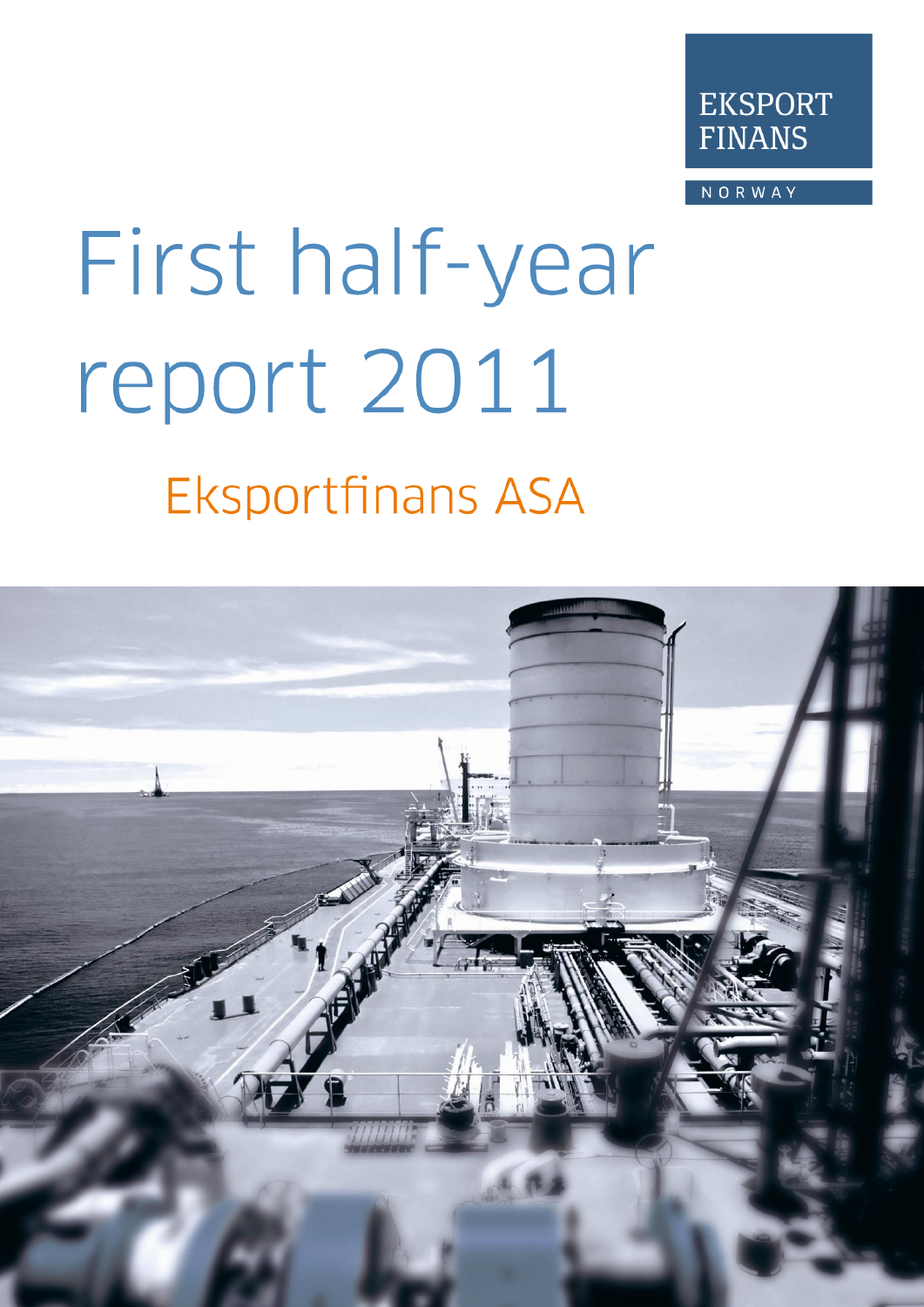|                                                             | $\mathbf{A}$ |
|-------------------------------------------------------------|--------------|
|                                                             | - 5          |
|                                                             | 6            |
|                                                             |              |
|                                                             | 7            |
|                                                             | - 7          |
|                                                             |              |
|                                                             |              |
|                                                             |              |
|                                                             | 11           |
|                                                             |              |
|                                                             |              |
|                                                             | 14           |
| Auditor's report on review of interim financial information | 22           |
|                                                             |              |
|                                                             |              |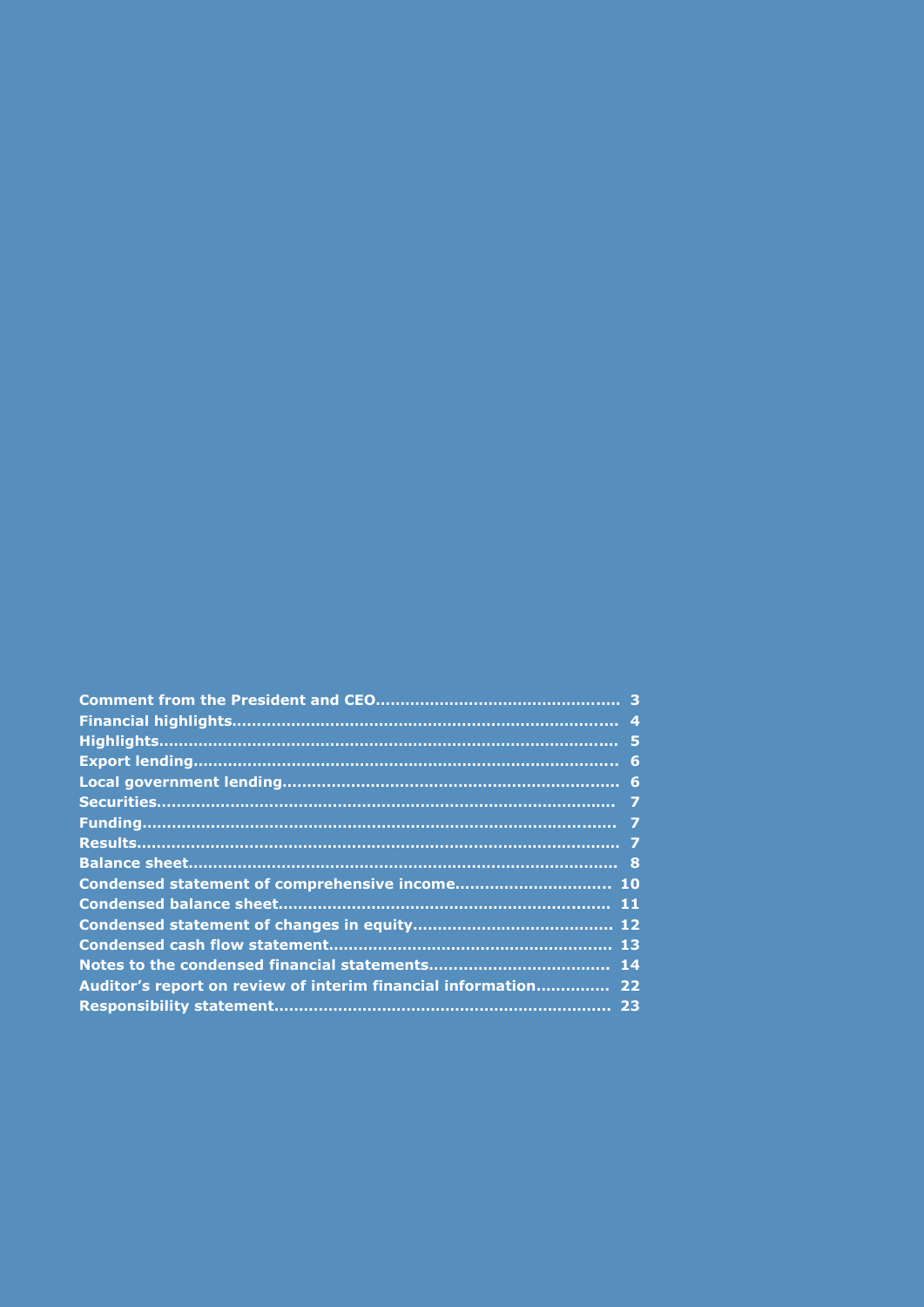

President and CEO Gisèle Marchand (Photo: Sverre Chr. Jarlid)

## Good results

Eksportfinans' underlying business operations showed good performance in the first half-year of 2011. Net interest income was a record high NOK 732 million, which was NOK 38 million higher than in the first half-year of 2010.

Total comprehensive income was NOK 110 million in the first half-year of 2011, compared to NOK 176 million in the first half-year of 2010. The reduction was due to differences in unrealized gains and losses on financial instruments. Profit excluding unrealized gains and losses on financial instruments and excluding realized losses hedged by the Portfolio Hedge Agreement (PHA) (as explained on page 8) amounted to NOK 434 million in the first half-year of 2011, an increase of NOK 19 million compared to the first half-year of 2010.

The Company's order book is lower than a year ago, but has improved during the first half-year of 2011. This is in large part due to increasing activity in the Brazilian oil and gas industry and also recent contract awards to Norwegian shipyards.

### Maritime nation

The bi-annual Nor-Shipping fair was held in May outside Oslo. The exhibition is a leading meeting place for the world's shipping industry, and this year's attendance was a record high with an announced 34,500 delegates, which demonstrates the importance of Norway as a maritime nation. Eksportfinans was among the 1,100 exhibitors and sees the fair as an excellent venue for gaining and maintaining its networks in the shipping and maritime industry.

One of the fair's participants was Mr. José Sergio Gabrielli, president of the Brazilian oil company Petrobras, who stated during one of the conferences that Petrobras will be Norway's largest buyer of offshore technology and services in upcoming years. Eksportfinans hopes that this will contribute to continued optimism and contracts to Norwegian suppliers.

## Investor interest

In May, Eksportfinans issued a five year global US dollar benchmark note. Of the USD 1.25 billion transaction, 63 percent was bought by central banks, contributing to what EuroWeek called "arguably the best quality book Eksportfinans has ever achieved".

Eksportfinans' funding team itself was also honored during the MTN-I Americas conference in April, where it was awarded both US Structured Notes Issuer of the Year and a product award for a series of transactions with Goldman Sachs.

Gisèle Marchand President and CEO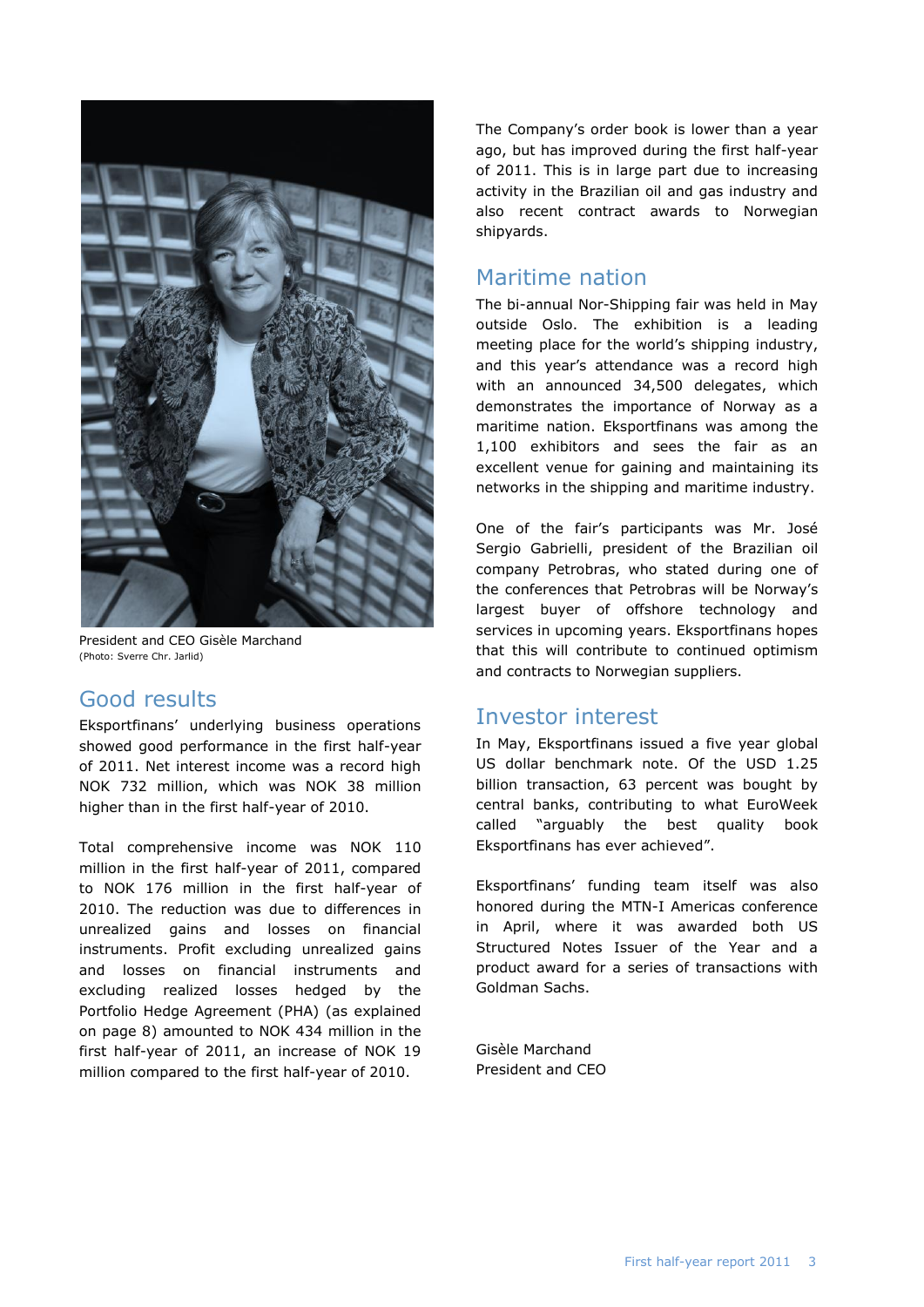# Financial highlights

Figures are unaudited.

|                                                         | Second quarter |           | First half-year |           |
|---------------------------------------------------------|----------------|-----------|-----------------|-----------|
| (NOK million)                                           | 2011           | 2010      | 2011            | 2010      |
|                                                         |                |           |                 |           |
| Net interest income                                     | 346            | 344       | 732             | 694       |
| Profit/(loss) for the period from continuing operations | 58             | 370       | 110             | 176       |
| Total comprehensive income for the period               | 58             | 370       | 110             | 176       |
| Return on equity $1^*$                                  | 4.7%           | 29.3 %    | 4.4%            | 7.0%      |
| Net return on average assets and liabilities            | 0.64%          | 0.57%     | 0.67%           | 0.59%     |
| Net operating expenses/average assets $3^{(*)}$         | 0.09%          | $0.08 \%$ | 0.09%           | $0.08 \%$ |
|                                                         |                |           |                 |           |
| Total assets                                            | 205,550        | 245,105   | 205,550         | 245,105   |
| Loans outstanding <sup>4)</sup>                         | 117,876        | 126,754   | 117,876         | 126,754   |
| New loans disbursed                                     | 7,762          | 11,574    | 14,870          | 15,291    |
| New bond debt issued                                    | 21,080         | 15,857    | 33,723          | 41,853    |
| Public sector borrowers/guarantors 5)                   | 38.0 %         | 31.4 %    | 38.0 %          | 31.4 %    |
| Core capital adequacy                                   | 13.6 %         | 9.4%      | 13.6 %          | 9.4%      |
| Capital adequacy                                        | 17.2%          | 13.3 %    | 17.2 %          | 13.3 %    |
|                                                         |                |           |                 |           |
| Exchange rate NOK/USD <sup>6)</sup>                     | 5.3882         | 6.4970    | 5.3882          | 6.4970    |
|                                                         |                |           |                 |           |

\*) Quarterly and half-year figures are annualized.

#### **Definitions**

- 1. Return on equity: Total comprehensive income for the period/average equity (average of opening and closing balance).
- 2. Net return on average assets and liabilities: The difference between net interest income/average interest generating assets and net interest expense/average interest bearing liabilities (average of daily calculations for the period).
- 3. Net operating expenses (salaries and other administrative expenses + depreciation + other expenses other income)/average assets (average of opening and closing balance).
- 4. Total loans outstanding: Consists of loans due from customers and part of loans due from credit institutions in the balance sheet. Accrued interest and unrealized gains/(losses) are not included, see note 4, 5 and 6 to the accompanying financial statements.
- 5. The ratio of public sector loans (municipalities, counties and Norwegian and foreign central government, including the Norwegian Guarantee Institute for Export Credits (GIEK) as borrowers or guarantors) to total lending.
- 6. Exchange rate at balance sheet date.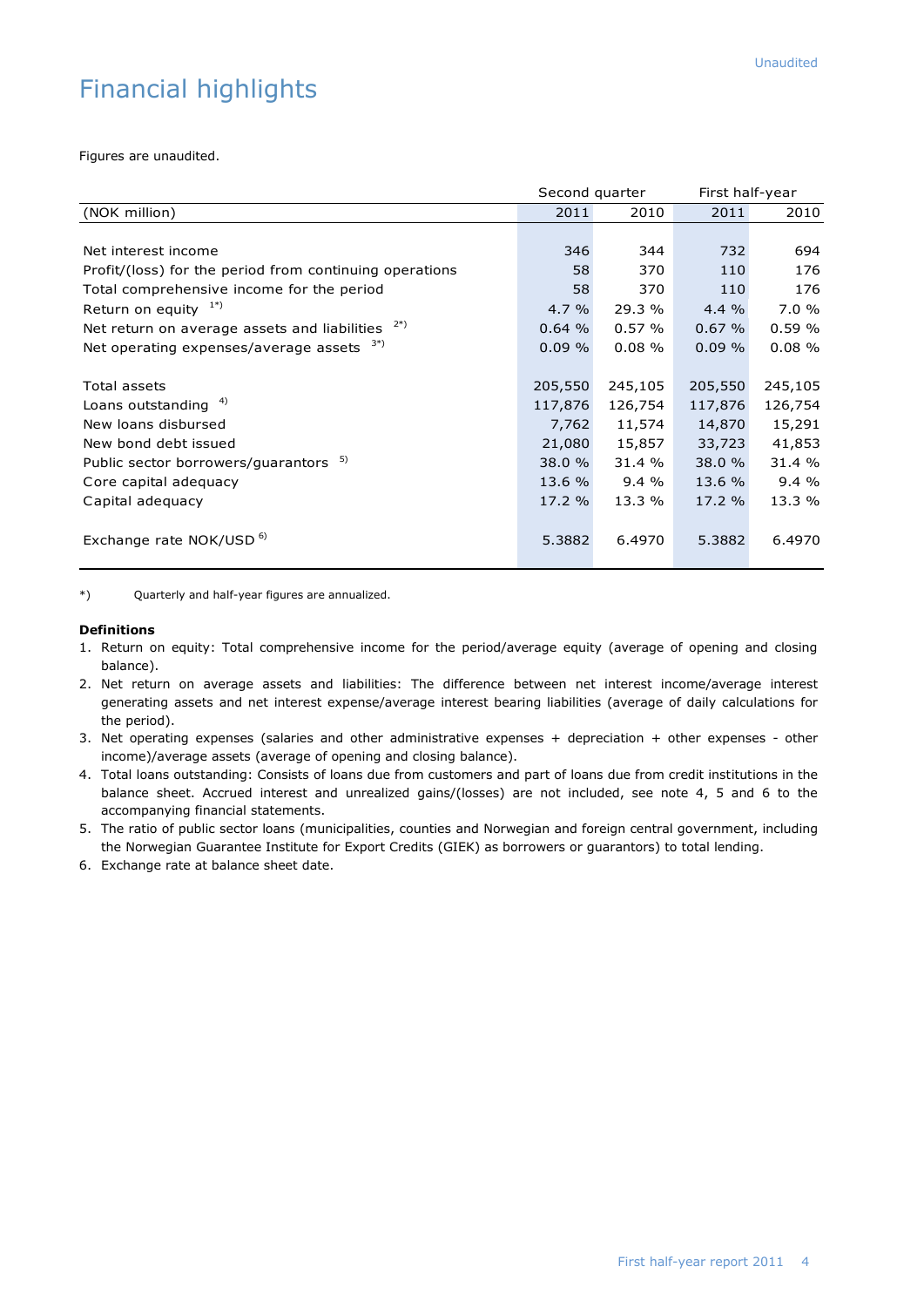# **Highlights**

#### **Second quarter 2011**

Underlying business operations showed continued good performance in the second quarter of 2011. Net interest income was NOK 346 million in the second quarter of 2011, compared to NOK 344 million for the second quarter of 2010.

Total comprehensive income was NOK 58 million in the second quarter of 2011. The comparative total comprehensive income was NOK 370 million in the second quarter of 2010.

Net profit excluding unrealized gains and losses and excluding realized losses hedged by the PHA (as explained under the section "Results") was NOK 193 million in the second quarter of 2011, compared to NOK 189 million in the corresponding period in 2010.

#### **First half-year 2011**

Net interest income was NOK 732 million in the first half-year, compared to NOK 694 million for the first half-year of 2010.

Eksportfinans had total comprehensive income of NOK 110 million in the first half-year of 2011. The comparative total comprehensive income was NOK 176 million in the first half-year of 2010.

Net profit excluding unrealized gains and losses and excluding realized losses hedged by the PHA (as explained under the section "Results") was NOK 434 million in the first half-year of 2011, compared to NOK 415 million in the corresponding period in 2010.

The core capital adequacy ratio at June 30, 2011 was 13.6 percent, compared to 12.7 percent at December 31, 2010 and 9.4 percent at the end of first half-year 2010.

Eksportfinans was active in both the public and the private placement markets. The company successfully issued a CHF 150 million, 10 year transaction and a USD 500 million, 2 year transaction in the first quarter and a USD 1.25 billion, 5 year transaction in the second quarter.

Total assets amounted to NOK 206 billion at June 30, 2011, compared to NOK 216 billion at December 31, 2010 and NOK 245 billion at June 30, 2010. The reduction since year end and as compared to the same period in 2010 was mainly due to the continued run-off of the municipality lending portfolio and the PHA (Portfolio Hedge Agreement) portfolio.

#### **Rating adjustments**

Eksportfinans is rated by two international rating agencies. In the second quarter of 2011 both agencies announced changes in the outlook on Eksportfinans' rating.

In April, Moody's affirmed Eksportfinans' rating and changed its outlook on the rating from negative to stable. According to Moody's, the positive change was based on Eksportfinans' strong results in 2010, including the high level of new loan disbursements throughout the year. Moody's highlighted the reduction of risk on the company's balance sheet and the strong quality of the liquidity buffer. In addition, Moody's stated that it viewed the Company's strategy to be credible and that it expects Eksportfinans to remain an attractive choice for export financing in the future.

In June, Standard & Poor's (S&P) confirmed Eksportfinans' rating and changed its outlook on the rating from stable to negative. According to S&P, the change in outlook was based partly on regulatory changes related to large exposures (explained below), and partly on the Company's enterprise risk management.

The Company is in dialogue with the relevant Norwegian authorities for a sustainable solution regarding large exposures. Enterprise risk management is a primary internal focus at Eksportfinans, and considerable investments have been made in recent years in state of the art risk management infrastructure as well as human resources.

#### **Regulatory framework**

With effect from January 1, 2011, new regulations concerning calculation of exposures to one single client were introduced by the Norwegian Ministry of Finance. The new provisions are the same as the prevailing provisions applicable in the European Union (Directive 2006/48/EU).

The single most important change was that the 20 percent risk weighting for exposures to banks was discontinued. The maximum allowed exposure, equaling 25 percent of the reporting institution's risk capital, applies under the new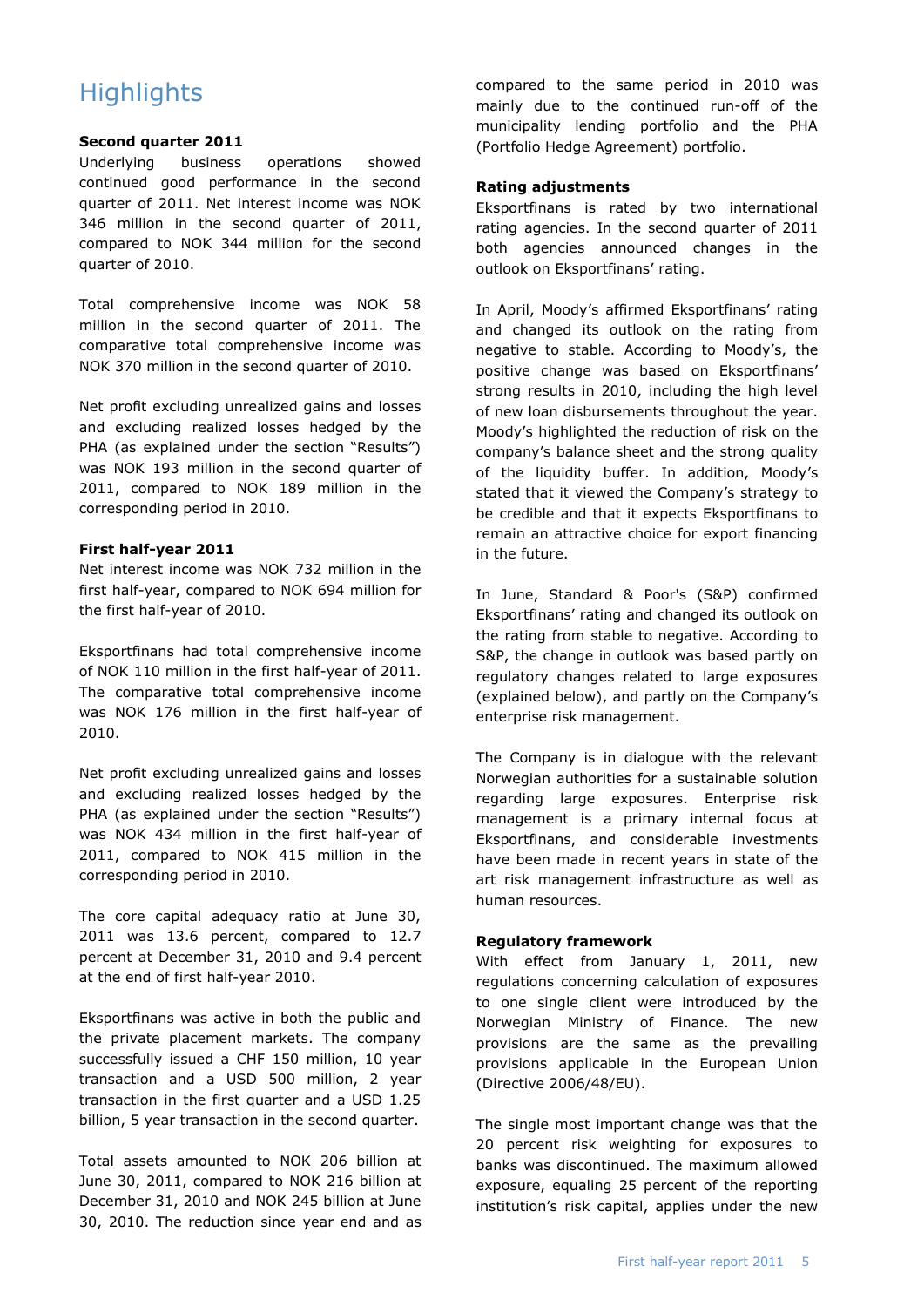provisions. Under the previous rules for calculating and reporting large exposures Eksportfinans applied risk weighting to loans with borrowers that were secured by "on demand" quarantees with 20 percent.

In such situations, Eksportfinans reported exposures to the borrower up to the maximum 25 percent and excess exposure, if any, was reported as exposure towards the guaranteeing bank. That meant that maximum exposure to a single client (borrower and guaranteeing bank) equaled NOK 7.1 billion based on Eksportfinans' risk capital as of December 31, 2010 (NOK 6.3 billion as of June 30, 2011). The new provisions for large exposures are the same as the prevailing provisions applicable in the EU, which do not permit such risk weighting and entail that the maximum exposure to borrower and guaranteeing banks are approximately NOK 1.4 billion based on Eksportfinans' risk capital as of December 31, 2010 (NOK 1.3 billion as of June 30, 2011) and leave little or no authority for Norwegian supervisory authorities to make exemptions. The new provisions are detrimental to Eksportfinans' business concept.

Eksportfinans was granted a transitional period ending December 31, 2011, during which it can continue to use the reporting standards for large exposures that were in effect in 2010. During the transitional period the Norwegian Ministry of Finance will consider how Eksportfinans shall adopt the new provisions. Eksportfinans is in dialogue with the authorities for a sustainable solution. However, there can be no assurance that the result of the Ministry of Finance's consideration will not be disadvantageous to Eksportfinans' business activities.

# Export lending

New disbursements were NOK 14.9 billion in the first half-year of 2011, compared to NOK 15.3 billion for the corresponding period in 2010. The volume of outstanding export loans was NOK 103.0 billion at June 30, 2011 compared to NOK 99.8 billion at December 31, 2010 and NOK 94.5 billion at June 30, 2010.

The volume of new loan disbursements was mainly driven by contract financing of shipbuilding, ship equipment and offshore oil and gas projects, and primarily a result of contracts entered into during the preceding 2-3

years.

New loans to renewable energy and environmental technologies totaled NOK 495 million. Borrowers included solar and hydro energy projects in the Czech Republic, Turkey and Indonesia. This business saw an increase in loan applications in the first half of 2011. However, project progress within solar energy historically the most active segment—has slowed as project sponsors have delayed construction of new solar farms due to regulatory uncertainty in key end-user markets, notably Italy.

New disbursements under the governmentsupported export financing scheme was NOK 1.9 billion at June 30, 2011, compared to NOK 1.8 billion in the corresponding period in 2010.

The volume of Eksportfinans' order book for export-related loans remains solid. The probability adjusted order book was approximately NOK 30 billion at June 30, 2011. Approximately NOK 29 billion of this was contract financing. By comparison, the probability adjusted order book was NOK 31 billion at the end of the first half-year of 2010, approximately NOK 28 billion of which was contract financing. The order book of the Company is based on signed confirmations from the borrowers, expressing the will to proceed with the financing outline from Eksportfinans. The assumption of the probability of each confirmed financing outline actually materializing is adjusted monthly based on our best knowledge of the project.

Eksportfinans received a large number of new loan applications during the first half-year of 2011. The number of loan applications received indicates a higher volume of activity among Eksportfinans' customer base. However, the volume of actual lending will depend on the number of projects being realized going forward.

## Local government lending

After the sale of Kommunekreditt Norge AS in June 2009, Eksportfinans provided financing to KLP Kreditt AS (formerly Kommunekreditt Norge AS) through a loan of NOK 34.4 billion with security in the underlying lending portfolio. This financing is contractually set to be repaid in eight equal, quarterly amounts. The first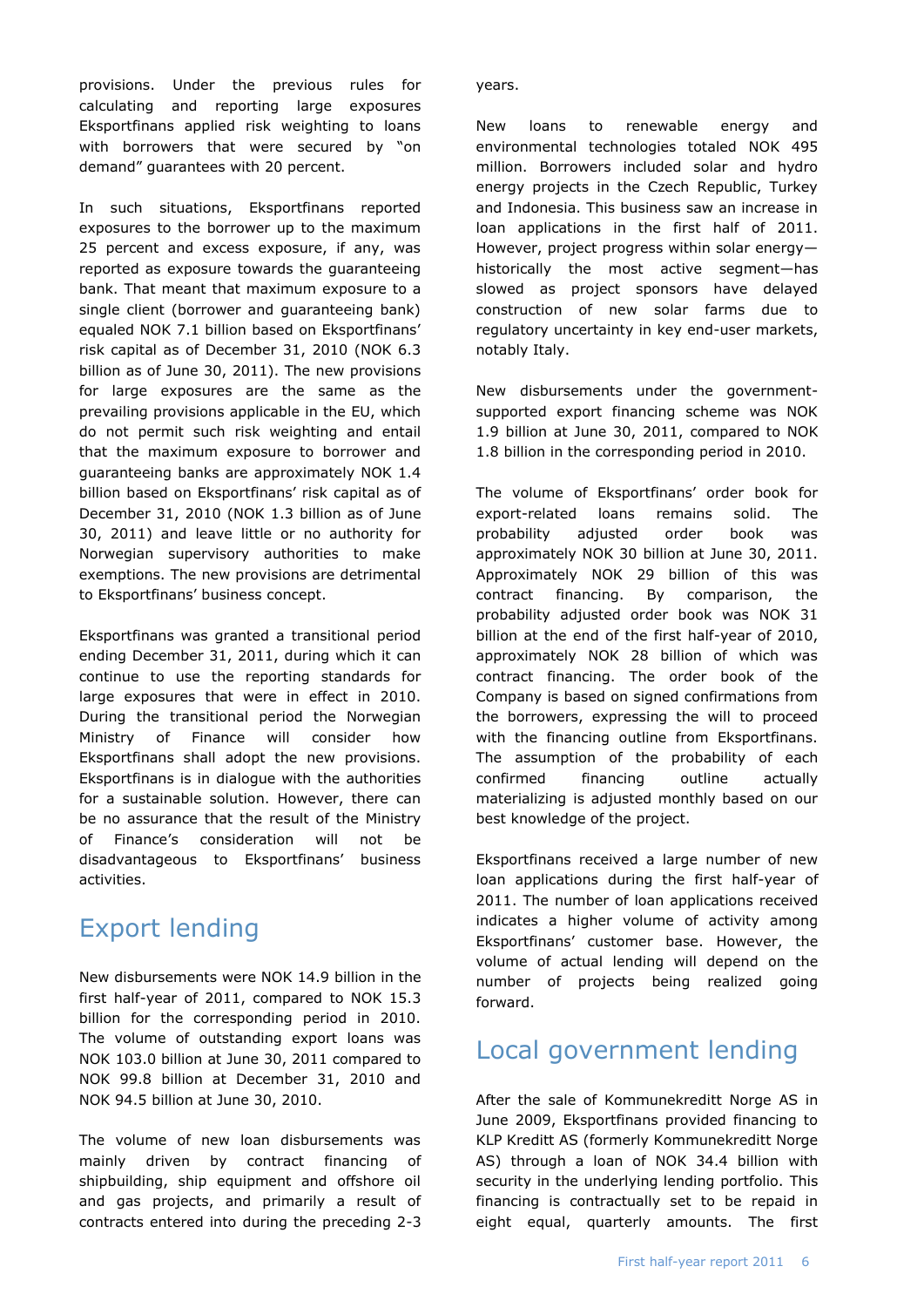installment was paid in December 2009, and the last installment is scheduled for payment in September 2011. Eksportfinans' total involvement in local government lending (both direct lending to municipalities and the financing provided to KLP) totaled NOK 14.9 billion at June 30, 2011, compared to NOK 23.5 billion at December 31, 2010 and NOK 32.2 billion at June 30, 2010.

## **Securities**

The total securities portfolio was NOK 64.1 billion at June 30, 2011, compared to NOK 67.9 billion at December 31, 2010 and NOK 75.5 billion at June 30, 2010.

The securities portfolio consists of two different portfolios. One is the subject of a Portfolio Hedge Agreement with Eksportfinans shareholders which has been in place since February 29, 2008 (the PHA portfolio), and the other portfolio is maintained for the purpose of liquidity (referred to herein as the "liquidity reserve portfolio").

The fair value of the PHA portfolio was NOK 28.6 billion at June 30, 2011, compared to NOK 36.0 billion at year-end 2010 and NOK 45.4 billion at June 30, 2010. The PHA portfolio will largely be run off to maturity. See Note 14 to the accompanying unaudited condensed financial statements and the most recent annual report on Form 20-F for further information about the Portfolio Hedge Agreement.

The uncertainty in the international capital markets has led to relatively high credit spreads in 2010 and continuing into 2011. This has led to relatively high net interest income from the liquidity reserve portfolio in the first half-year of 2011. Eksportfinans expects these conditions to be temporary. The fair value of the liquidity reserve portfolio was NOK 35.5 billion at June 30, 2011, compared to NOK 31.9 billion at December 31, 2010 and NOK 30.1 billion at June 30, 2010.

# Funding

Total new funding in the first half-year of 2011 amounted to NOK 33.7 billion through 244 individual bond issues compared to NOK 41.9 billion and 462 bond issues in the first half-year of 2010. Despite very strong demand,

Eksportfinans' smaller funding requirement for 2011 has resulted in fewer issuances in the first half of this year.

The majority of demand has come from investors in the USA, Japan, Middle East and non-Japan Asia. Private placements represent the bulk of issuance by number of trades, while Eksportfinans has also been active in the public markets. Eksportfinans returned to the Swiss market with a CHF 150 million 10 year transaction in January. In March a USD 500 million 2 year floating rate note was issued to investors globally, and in May, a USD 1.25 billion 5 year benchmark bond was issued. This benchmark bond was also sold to investors globally with particular demand from central banks and official institutions.

Eksportfinans is pleased to report the return of strong demand from investors in Japan after the tragic events there in March.

## Results

#### **Net interest income**

Net interest income was NOK 732 million in the first half-year of 2011. This was NOK 38 million higher than the corresponding period in 2010. The main reason for the higher net interest income in 2011 is the absence in 2011 of preference share dividends expense accounted for in the first half of 2010. Interest expense related to the preference share ceased to accrue at December 31, 2010.

In large part as a result of the above, the net return on average assets and liabilities (see financial highlights on page 4) was 0.67 percent in the first half-year of 2011, compared to 0.59 percent in the corresponding period of 2010.

#### **Net other operating income**

Net other operating income was negative NOK 477 million in the first half-year of 2011 compared to negative NOK 352 million in the first half-year of 2010.

Volatility in the international capital markets continues to cause fluctuations in the fair value measurements of financial instruments. After the implementation of the Portfolio Hedge Agreement with Eksportfinans' shareholders on February 29, 2008, the fluctuations in the fair value of bond investments hedged by this agreement have been largely neutralized.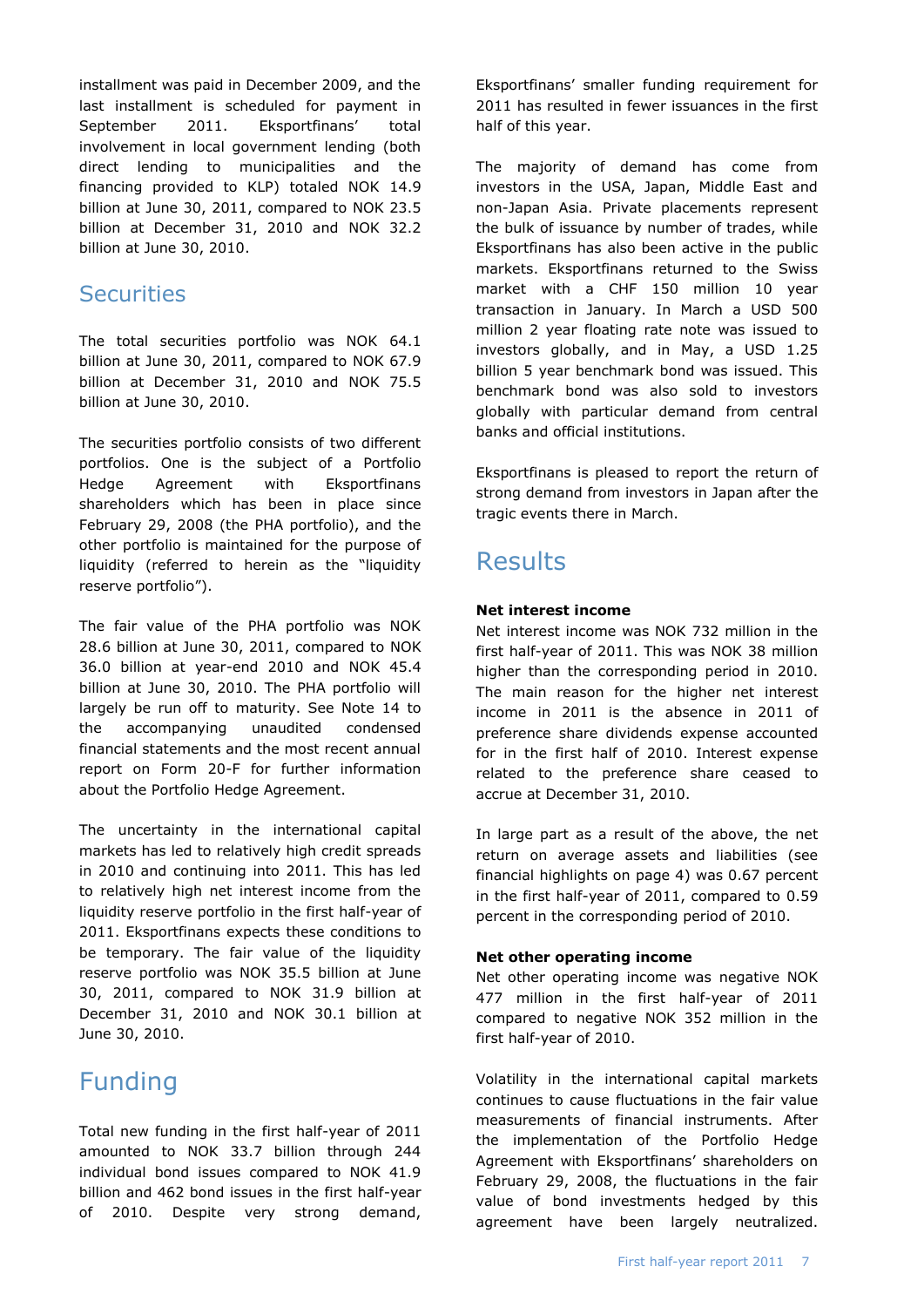Fluctuations in fair values in the accounts after the date of the agreement have, to a large extent, been caused by changes in fair value on Eksportfinans' own debt and on loans. In the first half-year of 2011, unrealized losses on Eksportfinans' own debt amounted to NOK 1,157 million compared to gains of NOK 5,851 million in the corresponding period 2010 (see note 2 to the accompanying unaudited condensed financial statements). Net of derivatives, this amount is an unrealized loss of NOK 449 million compared to a loss of NOK 110 million in the first half of 2010 (see note 15 to the accompanying financial statements). Accumulated in the balance sheet, the unrealized gain on Eksportfinans' own debt, net of derivatives, is NOK 967 million as of June 30, 2011. These unrealized gains on own debt will be reversed as unrealized losses in future periods following any tightening in credit spreads and passage of time. Capital adequacy will not be affected by this effect in any material way.

In addition to these net unrealized losses on Eksportfinans' own debt of NOK 449 million (net of derivatives), net other operating income in the first half-year of 2011 included an unrealized gain on loans, net of derivatives, of NOK 97 million (compared to a loss of NOK 282 million in the first half-year of 2010), an unrealized gain on bonds under the Portfolio Hedge Agreement of NOK 339 million (compared to a loss of NOK 324 million in the first half-year of 2010) and an unrealized loss of NOK 285 million on the Portfolio Hedge Agreement itself (compared to a gain of NOK 353 million in the first half-year of 2010). Also, in the first half year of 2011 Eksportfinans has realized a loss of NOK 83 million on bonds under the Portfolio Hedge Agreement. This is largely offset by the Portfolio Hedge Agreement itself. See notes 2 and 15 to the accompanying unaudited condensed financial statements for the breakdown of these line items.

#### **Total operating expenses**

Total operating expenses amounted to NOK 102 million in the first half-year of 2011, an increase of NOK 5 million from the corresponding period in 2010. The key ratio of net operating expenses in relation to average assets was 0.09 percent in the first half-year of 2011, up from 0.08 percent in the first half-year of 2010.

#### **Profit/(loss) for the period**

Total comprehensive income in the first halfyear of 2011 was NOK 110 million, compared to NOK 176 million in the first half-year of 2010. The reduction is due to the increase in net unrealized losses in the first half of 2011 compared to the first half of 2010.

Return on equity was 4.4 percent in the first half-year of 2011, compared to 7.0 percent in the first half-year of 2010.

The non-IFRS measure of profit excluding unrealized gains and losses on financial instruments and excluding realized losses hedged by the PHA, and the corresponding return on equity, is shown in the table below. These calculations may be of interest to investors because they assess the performance of the underlying business operations without the volatility caused by fair value fluctuations, including specifically the reversal of previously recognized unrealized gains on Eksportfinans' own debt, and the realized losses on investments which are hedged by the PHA.

|                                                                                                                                                       | Second  |        |           | First  |  |  |
|-------------------------------------------------------------------------------------------------------------------------------------------------------|---------|--------|-----------|--------|--|--|
|                                                                                                                                                       | quarter |        | half-year |        |  |  |
| (NOK million)                                                                                                                                         | 2011    | 2010   | 2011      | 2010   |  |  |
| Comprehensive<br>income for the period                                                                                                                |         |        |           |        |  |  |
| in accordance with IFRS                                                                                                                               | 58      | 370    | 110       | 176    |  |  |
| Net unrealized<br>losses/(gains)                                                                                                                      | 93      | (254)  | 358       | 329    |  |  |
| Unrealized<br>gains/(losses)<br>related to Iceland <sup>1)</sup><br>Realized losses hedged by<br>the Portfolio Hedge                                  | 11      | 3      | 9         | 3      |  |  |
| Agreement <sup>4)</sup>                                                                                                                               | 83      | 0      | 83        | 0      |  |  |
| Tax-effect <sup>2)</sup>                                                                                                                              | (52)    | 70     | (126)     | (93)   |  |  |
| Non-IFRS profit<br>for the period<br>excluding unrealized<br>gains/(losses) on<br>financial instruments<br>and excluding realized                     |         |        |           |        |  |  |
| losses hedged by the PHA                                                                                                                              | 193     | 189    | 434       | 415    |  |  |
| Return on equity<br>based on profit<br>for the period<br>excluding unrealized<br>gains/(losses) on<br>financial instruments<br>and excluding realized |         |        |           |        |  |  |
| losses hedged by the PHA                                                                                                                              | 14.4 %  | 15.2 % | 16.6 %    | 17.0 % |  |  |

1) Reversal of previously recognized loss (at exchange rates applicable at June 30, 2011)

2) 28 percent of the unrealized items above

3) Return on equity: Profit for the period/average equity adjusted for proposed not distributed dividends.

4) Securities have been sold with a realized loss. These losses are covered by the PHA, and will be settled according to that agreement. Eksportfinans therefore believes it is useful for investors to present this non-IFRS profit figure with such losses excluded due to the economic arrangements under, and the accounting impacts of, the PHA.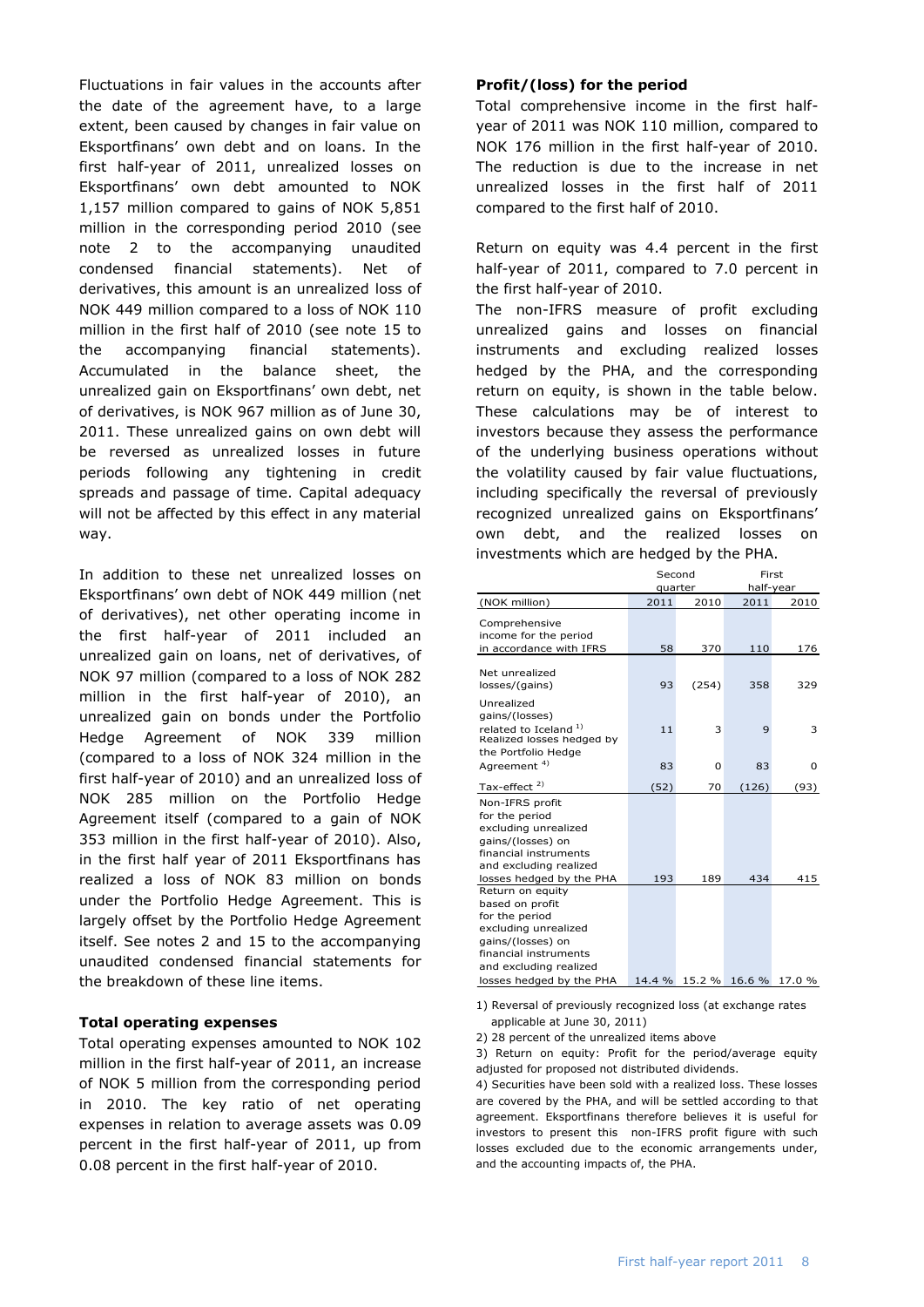Profit excluding unrealized gains and losses and excluding realized losses hedged by the PHA amounted to NOK 434 million in the first halfyear of 2011. This was an increase of NOK 19 million compared to the first half-year of 2010. The increase was mainly due to the higher net interest income.

## Balance sheet

Total assets amounted to NOK 206 billion at June 30, 2011, compared to NOK 216 billion at December 31, 2010 and NOK 245 billion at June 30, 2010. The reduction since year end and as compared to the same period in 2010 was mainly due to the continued run-off of each of the municipality lending portfolio and the PHA portfolio.

Debt incurred by issuing commercial paper and bonds was NOK 178 billion at June 30, 2011. The corresponding figure was NOK 186 billion at December 31, 2010 and NOK 209 billion at June 30, 2010.

The capital adequacy ratio was 17.2 percent at June 30, 2011, compared to 17.6 percent at December 31, 2010 and 13.3 percent at June 30, 2010. The core capital adequacy ratio was 13.6 percent at June 30, 2011, compared to 12.7 percent at December 31, 2010 and 9.4 percent at June 30, 2010. The increase in the Capital Ratios is mainly due to the reduction of assets as discussed above.

On April 28, 2011 and May 23, 2011 Eksportfinans voluntarily prepaid subordinated debt in the amounts of USD 60 million and USD 15 million. The combined effect of the termination of this subordinated debt was a reduction of the total regulatory capital adequacy ratio from 18.6 percent to 17.2 percent based on figures on June 30, 2011. The core capital adequacy ratio was not affected by these terminations.

Eksportfinans has the intention to issue new subordinated debt during 2011 to replace the debt that was repaid.

On April 7, 2011, the Annual General Meeting formally approved the Board's proposed ordinary dividend of NOK 500 million, and preference share dividend of NOK 126 million, both related to the fiscal year 2010. The dividend was disbursed to Eksportfinans' owners in April. Simultaneously, Christian Berg,

President and CEO of Hafslund, was appointed as new member of the board of Eksportfinans. He succeeds board member Tor Bergstrøm.

# Prospects for the second half-year 2011

Eksportfinans' lending activity has been good in the first half-year of 2011. The Board has no reason to believe that this will change significantly in the second half-year.

However, the situation is still uncertain in the capital markets due to economic difficulties in the European Union and in the United States. This may affect the financial sector, and Eksportfinans is monitoring the situation closely.

The uncertainties include movements in credit spread levels. Through fair value calculations, such movements may affect Eksportfinans' financial statements through unrealized gains and losses on financial instruments in Eksportfinans' accounts.

The new regulations concerning calculation of exposures to one single client are described on page 5 of this first half-year report. Eksportfinans has been granted a transitional period ending December 31, 2011, during which it can continue to use the reporting standards for large exposures that were in effect in 2010. Eksportfinans is in dialogue with Norwegian authorities for a sustainable solution.

Oslo, August 18, 2011 EKSPORTFINANS ASA The Board of Directors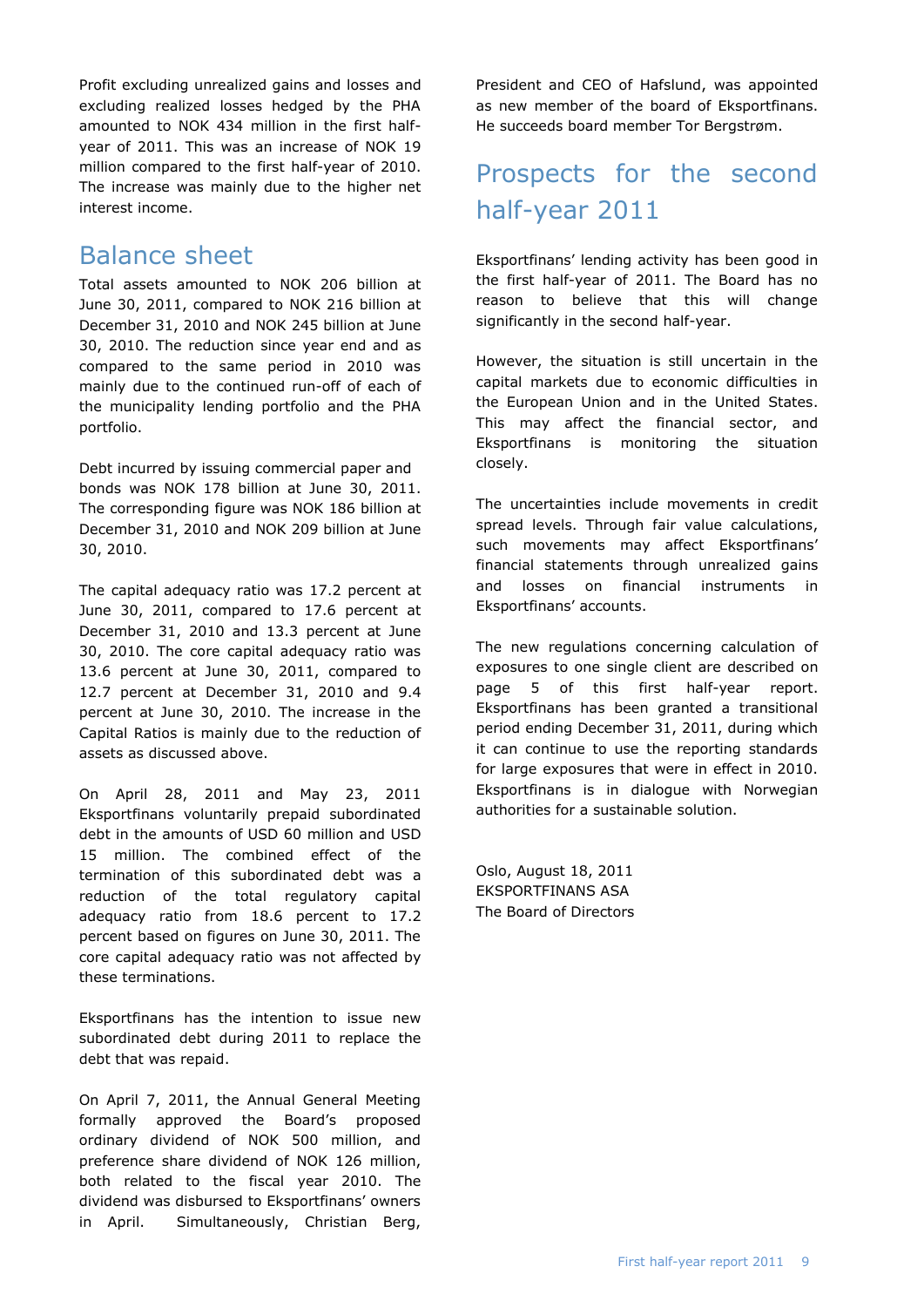# Condensed statement of comprehensive income

Figures are unaudited.

|                                                            | Second quarter |       | First half-year |              |             |
|------------------------------------------------------------|----------------|-------|-----------------|--------------|-------------|
| (NOK million)                                              | 2011           | 2010  | 2011            | 2010         | <b>Note</b> |
| Interest and related income                                | 1,357          | 1,463 | 2,726           | 2,850        |             |
| Interest and related expenses                              | 1,011          | 1,119 | 1,994           | 2,156        |             |
| <b>Net interest income</b>                                 | 346            | 344   | 732             | 694          |             |
| Commissions and                                            |                |       |                 |              |             |
| income related to banking services<br>Commissions and      | $\Omega$       | 0     | 0               | 1            |             |
| expenses related to banking services<br>Net gains/(losses) | 2              | 1     | 3               | 3            |             |
| on financial instruments at fair value                     | (214)          | 218   | (477)           | (353)        | 2, 15       |
| Other income                                               | 1              | 1     | 3               | 3            |             |
| Net other operating income/ (loss)                         | (215)          | 218   | (477)           | <u>(352)</u> |             |
| <b>Total operating income</b>                              | 131            | 562   | 255             | 342          |             |
| Salaries and other administrative expenses                 | 43             | 39    | 88              | 79           |             |
| Depreciation                                               | 5              | 6     | 9               | 12           |             |
| Other expenses                                             | 2              | 2     | 5               | 6            |             |
| Impairment charges on loans at amortized cost              | $\Omega$       | 0     | 0               | 0            |             |
| <b>Total operating expenses</b>                            | 50             | 47    | 102             | 97           |             |
| Pre-tax operating profit/(loss)                            | 81             | 515   | 153             | 245          |             |
|                                                            |                |       |                 |              |             |
| Taxes                                                      | 23             | 145   | 43              | 69           |             |
| Profit/(loss) for the period                               | 58             | 370   | 110             | 176          |             |
| Other comprehensive income                                 | $\Omega$       | 0     | 0               | $\mathbf{0}$ |             |
| Total comprehensive income                                 | 58             | 370   | 110             | 176          |             |

The accompanying notes are an integral part of these condensed financial statements.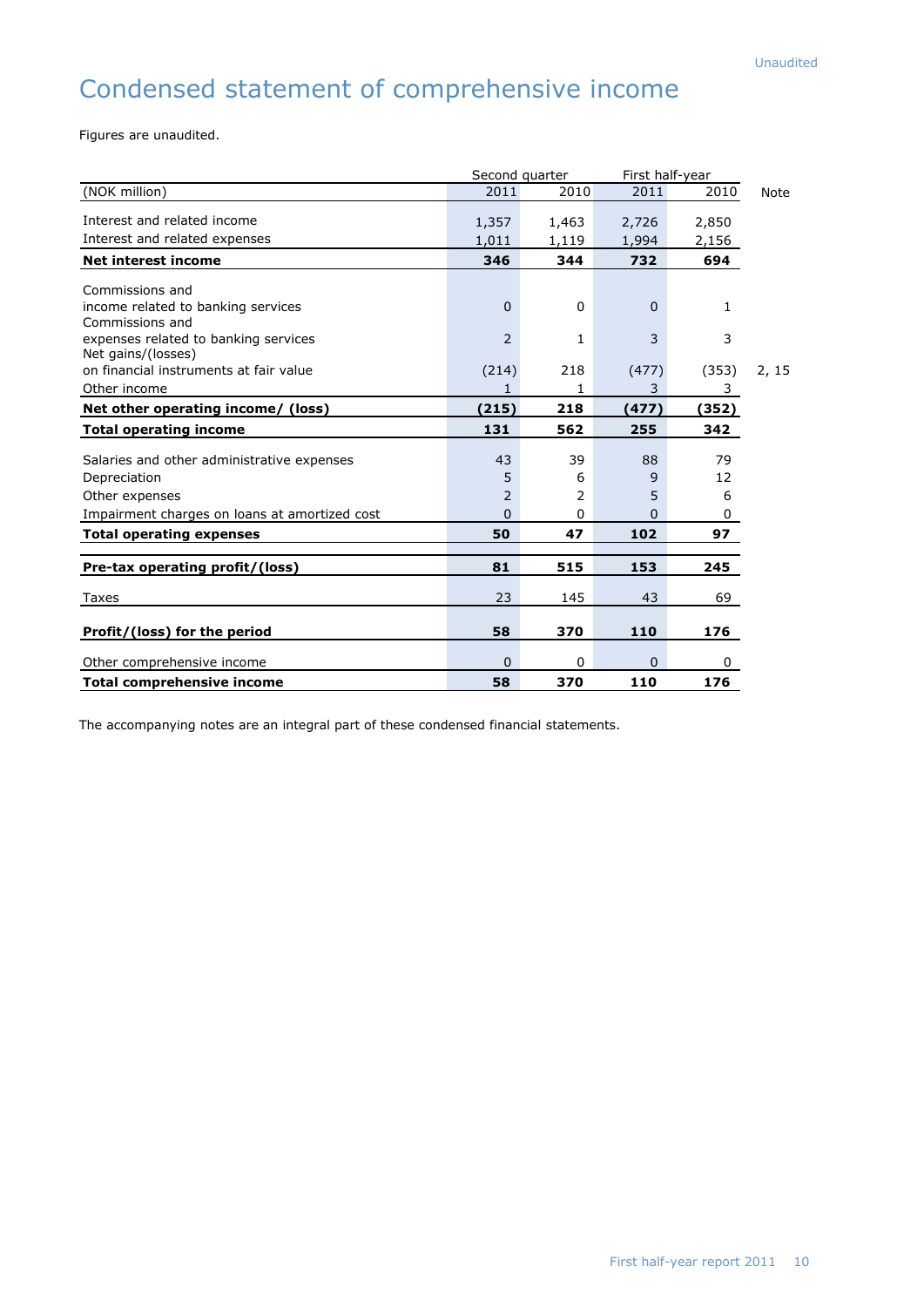# Condensed balance sheet

Figures for interim periods are unaudited.

| (NOK million)                              | 30.06.11 | 31.12.10 | 30.06.10       | <b>Note</b>    |
|--------------------------------------------|----------|----------|----------------|----------------|
| Loans due from credit institutions 1)      | 35,693   | 43,014   |                | 64,613 4, 6, 7 |
| Loans due from customers <sup>2)</sup>     | 87,253   | 85,095   | 80,101 5, 6, 7 |                |
| <b>Securities</b>                          | 64,071   | 67,921   | 75,540         | 8              |
| Financial derivatives                      | 13,291   | 15,403   | 19,230         |                |
| Deferred tax asset                         | 144      | 44       | 0              |                |
| Intangible assets                          | 21       | 20       | 23             |                |
| Fixed assets and investment property       | 204      | 205      | 206            | 9              |
| Other assets                               | 4,873    | 3,847    | 5,392          | 10             |
| <b>Total assets</b>                        | 205,550  | 215,549  | 245,105        |                |
|                                            |          |          |                |                |
| Deposits by credit institutions            | 133      | 45       | 46             |                |
| Borrowings through the issue of securities | 177,858  | 186,402  | 209,249        | 11             |
| Financial derivatives                      | 13,069   | 14,247   | 20,645         |                |
| Taxes payable                              | 444      | 373      | 161            |                |
| Deferred tax liabilities                   | $\Omega$ | 0        | 64             |                |
| Other liabilities                          | 7,634    | 7,174    | 7,774          | 12             |
| Accrued expenses and provisions            | 106      | 96       | 94             |                |
| Subordinated debt                          | 1,117    | 1,639    | 1,739          |                |
| Capital contribution securities            | 423      | 417      | 449            |                |
| <b>Total liabilities</b>                   | 200,784  | 210,393  | 240,221        |                |
|                                            |          |          |                |                |
| Share capital                              | 2,771    | 2,771    | 2,771          |                |
| Share premium reserve                      | 177      | 177      | 177            |                |
| Reserve for unrealized gains               | 71       | 71       | 403            |                |
| Other equity                               | 1,637    | 2,137    | 1,357          |                |
| Comprehensive income for the period        | 110      | 0        | 176            |                |
| <b>Total shareholders' equity</b>          | 4,766    | 5,156    | 4,884          |                |
| Total liabilities and shareholders' equity | 205,550  | 215,549  | 245,105        |                |

1) Of NOK 35,693 million at June 30, 2011, NOK 30,280 million is measured at fair value through profit or loss and NOK 5,413 million is measured at amortized cost. Of NOK 43,014 million at December 31, 2010, NOK 29,811 million is measured at fair value through profit or loss and NOK 13,203 million is measured at amortized cost. Of NOK 64,613 million at June 30, 2010, NOK 42,849 million is measured at fair value through profit or loss and NOK 21,764 million is measured at amortized cost.

2) Of NOK 87,253 million at June 30, 2011, NOK 53,153 million is measured at fair value through profit or loss and NOK 34,100 million is measured at amortized cost. Of NOK 85,095 million at December 31, 2010, NOK 49,205 million is measured at fair value through profit or loss and NOK 35,890 million is measured at amortized cost. Of NOK 80,101 million at June 30, 2010, NOK 40,313 million is measured at fair value through profit or loss and NOK 39,788 million is measured at amortized cost.

The accompanying notes are an integral part of these condensed financial statements.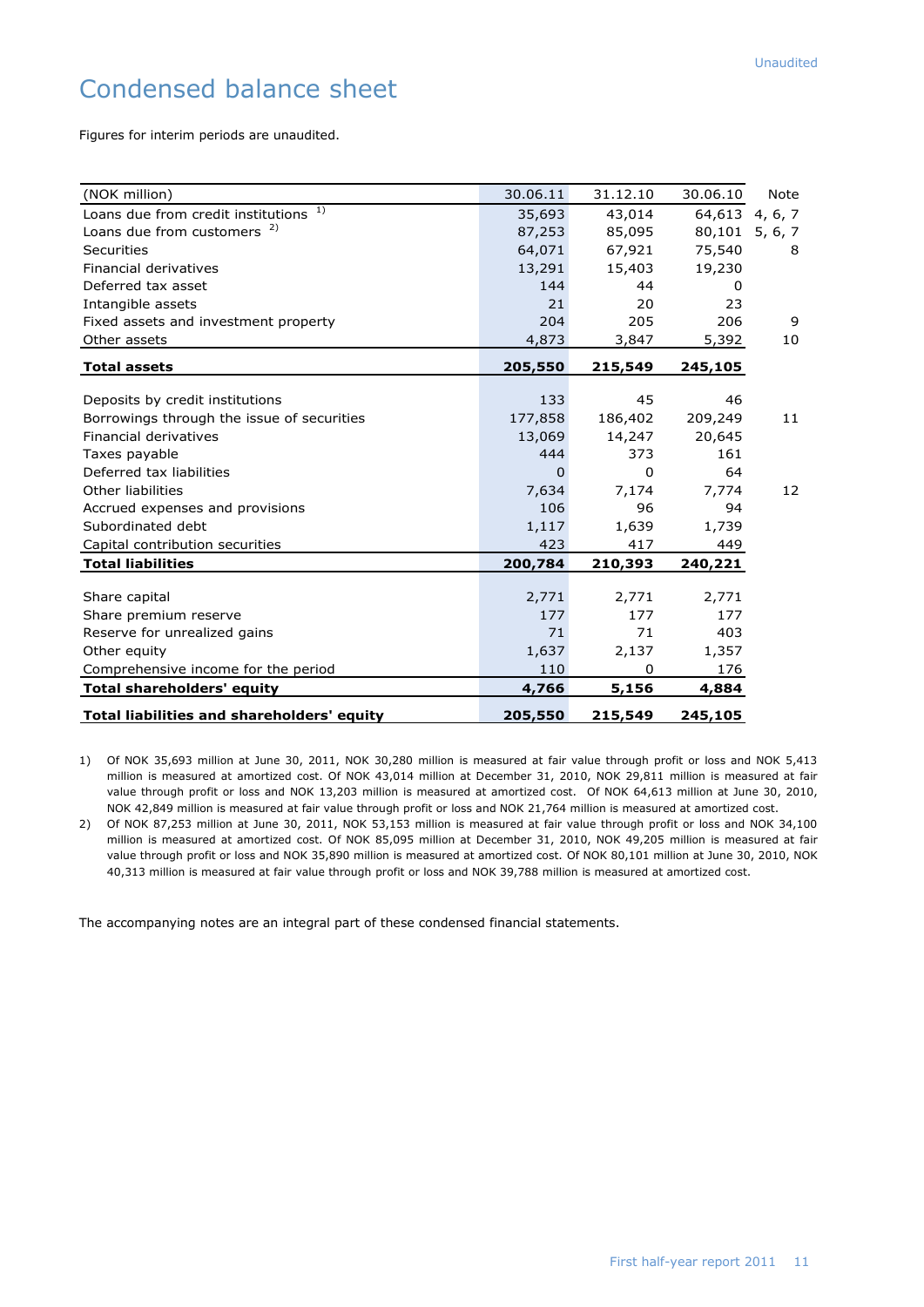# Condensed statement of changes in equity

Figures for interim periods are unaudited.

|                           |                 | Share                   | Reserve      |            | Compre-    |        |
|---------------------------|-----------------|-------------------------|--------------|------------|------------|--------|
|                           | Share           | premium                 | unrealized   | Other      | hensive    | Total  |
| (NOK million)             | capital $^{1)}$ | $reserve$ <sup>1)</sup> | gains $1, 2$ | equity $2$ | income $2$ | equity |
|                           |                 |                         |              |            |            |        |
| Equity at January 1, 2010 | 2,771           | 177                     | 403          | 2,057      | 0          | 5,408  |
|                           |                 |                         |              |            |            |        |
| Total comprehensive       |                 |                         |              |            |            |        |
| income for the period     | 0               | 0                       | 0            | 0          | 176        | 176    |
| Dividends paid            | 0               | 0                       | 0            | (700)      | 0          | (700)  |
| Equity at June 30, 2010   | 2,771           | 177                     | 403          | 1,357      | 176        | 4,884  |
|                           |                 |                         |              |            |            |        |
| Equity at January 1, 2011 | 2,771           | 177                     | 71           | 2,137      | 0          | 5,156  |
|                           |                 |                         |              |            |            |        |
| Total comprehensive       |                 |                         |              |            |            |        |
| income for the period     | 0               | 0                       | 0            | 0          | 110        | 110    |
| Dividends paid            | $\Omega$        | <sup>0</sup>            |              | (500)      |            | 500)   |
| Equity at June 30, 2011   | 2,771           | 177                     | 71           | 1,637      | 110        | 4,766  |

1) Restricted equity that cannot be paid out to the owners without a shareholder resolution to reduce the share capital in accordance with the Public Limited Companies Act under Norwegian law.

2) The allocation of income for the period between the reserve for unrealized gains and other equity is performed at year -end. Preliminary calculations based on the condensed interim financial statements as of June 30, 2011, show that if the allocation was performed at this date, it would have reduced the reserve for unrealized gains by NOK 8 million and increased other equity by NOK 118 million. The closing balances would have been NOK 63 million for the reserve for unrealized gains, and NOK 1,755 million for other equity.

The accompanying notes are an integral part of these condensed interim financial statements.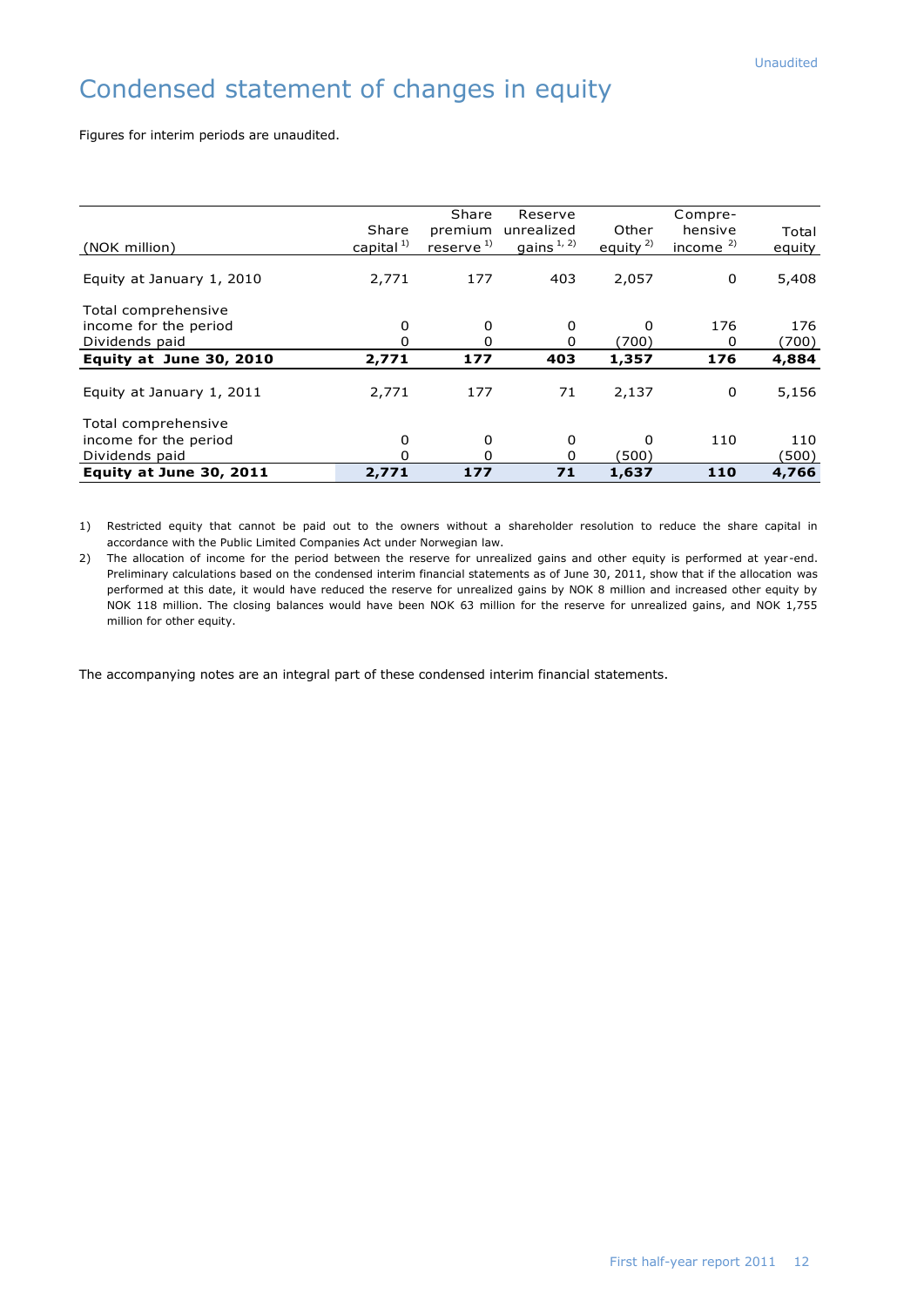# Condensed cash flow statement

Figures for interim periods are unaudited.

|                                                                                                                                                                                                                                            | First half-year                                           |                                                           |
|--------------------------------------------------------------------------------------------------------------------------------------------------------------------------------------------------------------------------------------------|-----------------------------------------------------------|-----------------------------------------------------------|
| (NOK million)                                                                                                                                                                                                                              | 2011                                                      | 2010                                                      |
| Pre-tax operating profit/(loss)<br>from continuing operations                                                                                                                                                                              | 153                                                       | 245                                                       |
| Provided by operating activities:                                                                                                                                                                                                          |                                                           |                                                           |
| Accrual of contribution from the Norwegian government                                                                                                                                                                                      | (190)                                                     | (611)                                                     |
| Unrealized losses (reversal of unrealized losses)<br>on financial instruments at fair value through profit or loss<br>Realized losses on financial instruments                                                                             | 358                                                       | 329                                                       |
| at fair value through profit or loss [non-cash items]                                                                                                                                                                                      | 27                                                        | 53                                                        |
| Depreciation                                                                                                                                                                                                                               | 9                                                         | 12                                                        |
| Disbursement of loans<br>Principal collected on loans<br>Purchase of financial investments (trading)<br>Proceeds from sale or redemption of financial investments (trading)<br>Contribution paid by the Norwegian government<br>Taxes paid | (14, 870)<br>16,490<br>(25, 366)<br>22,810<br>382<br>(74) | (15, 291)<br>12,928<br>(17, 869)<br>13,567<br>332<br>(74) |
| Changes in:                                                                                                                                                                                                                                |                                                           |                                                           |
| Accrued interest receivable<br>Other receivables                                                                                                                                                                                           | 5<br>(1, 417)                                             | (8, 432)<br>(1,048)                                       |
| Accrued expenses and other liabilities                                                                                                                                                                                                     | 826                                                       | 10,485                                                    |
| Net cash flow from operating activities                                                                                                                                                                                                    | (857)                                                     | (5, 374)                                                  |
| Purchase of financial investments                                                                                                                                                                                                          | (1, 120)                                                  | 0                                                         |
| Proceeds from sale or redemption of financial investments                                                                                                                                                                                  | 6,040                                                     | 8,476                                                     |
| Net cashflow from financial derivatives                                                                                                                                                                                                    | (5, 355)                                                  | 10,538                                                    |
| Purchases of fixed assets                                                                                                                                                                                                                  | (9)                                                       | (8)                                                       |
| Net cash flow from investing activities                                                                                                                                                                                                    | (444)                                                     | 19,006                                                    |
| Change in debt to credit institutions                                                                                                                                                                                                      | 92                                                        | 3                                                         |
| Proceeds from issuance of commercial paper debt                                                                                                                                                                                            | 99,616                                                    | 180,086                                                   |
| Repayments of commercial paper debt                                                                                                                                                                                                        | (97, 321)                                                 | (184, 672)                                                |
| Proceeds from issuance of bond debt                                                                                                                                                                                                        | 33,723                                                    | 41,853                                                    |
| Principal payments on bond debt                                                                                                                                                                                                            | (33, 319)                                                 | (39, 743)                                                 |
| Repayments of subordinated debt                                                                                                                                                                                                            | (404)                                                     | 0                                                         |
| Dividends paid                                                                                                                                                                                                                             | (500)                                                     | (700)                                                     |
| Net cash flow from financing activities                                                                                                                                                                                                    | 1,887                                                     | (3, 173)                                                  |
| Net change in cash and cash equivalents $1$ )                                                                                                                                                                                              | 586                                                       | 10,459                                                    |
| Cash and cash equivalents at beginning of period                                                                                                                                                                                           | 3,932                                                     | 4,523                                                     |
| Effect of exchange rates on cash and cash equivalents                                                                                                                                                                                      | (246)                                                     | 385                                                       |
| Cash and cash equivalents $^{1)}$ at end of period                                                                                                                                                                                         | 4,272                                                     | 15,367                                                    |

1) Cash equivalents are defined as bank deposits with maturity less than 3 months.

The accompanying notes are an integral part of these condensed interim financial statements.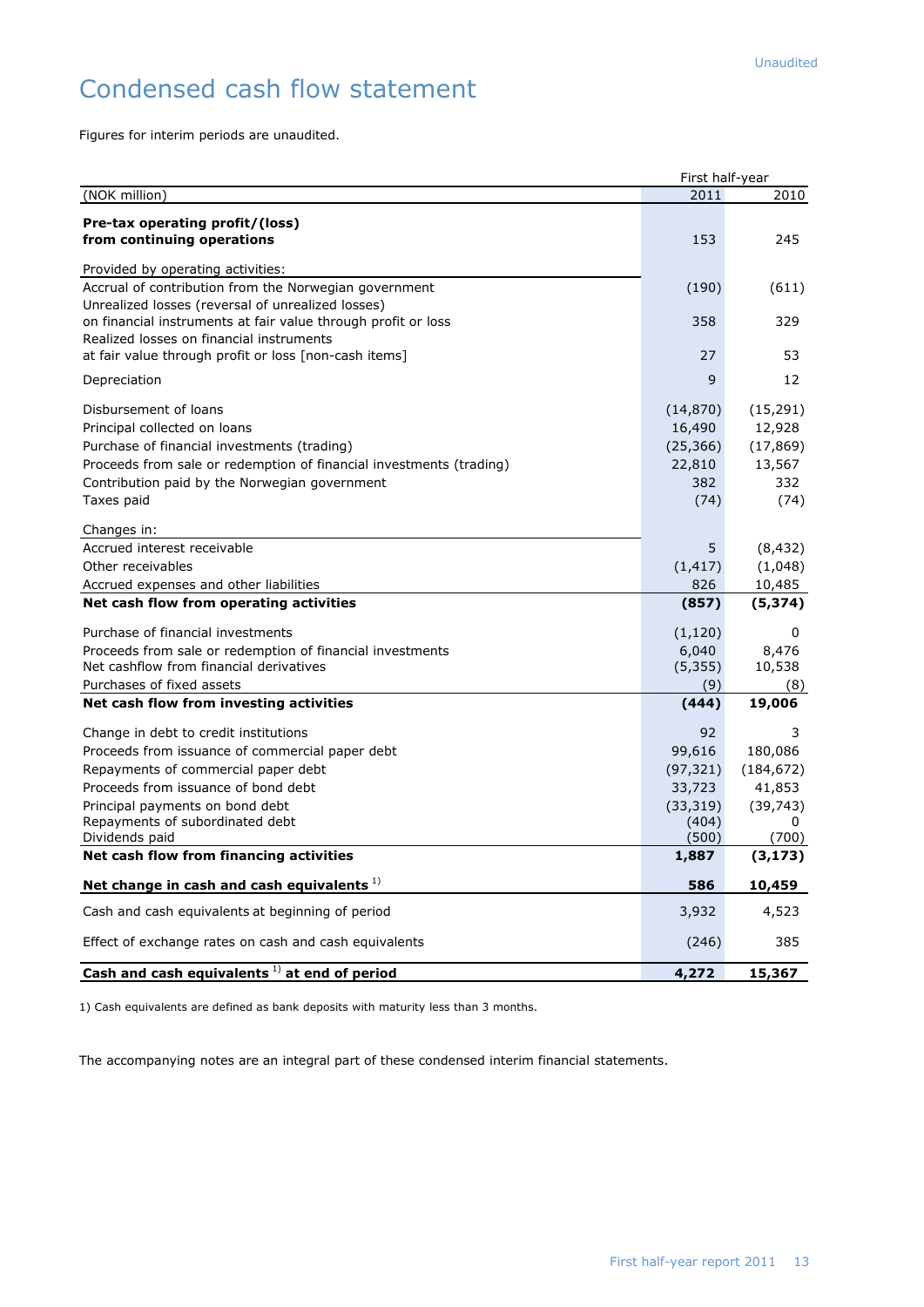## Notes to the accounts

## 1. Accounting policies

Eksportfinans' first half-year condensed interim financial statements have been presented in accordance with International Financial Reporting Standards – (**IFRS**), in line with both IFRS as adopted by the European Union (**EU**) and IFRS as issued by the International Accounting Standards Board (**IASB**). The condensed interim financial statements have been prepared in accordance with IAS 34, Interim Financial Reporting.

The accounting policies and methods of computation applied in the preparation of these condensed interim financial statements are the same as those applied in Eksportfinans' annual financial statements of 2010, as approved for issue by the Board of Directors on February 28, 2011. These policies have been consistently applied to all the periods presented.

In Eksportfinans' annual financial statements for 2010 and in the fourth quarter report for 2010 Eksportfinans reported figures both for the consolidated group and for the parent company. After the sale of the prior subsidiary Kommunekreditt Norge AS in 2009, there was no group to consolidate. From the first quarter of 2011 comparable figures are equal for the group and for the parent for all periods presented. For that reason only figures for Eksportfinans ASA have been presented in this quarterly report.

Figures for interim periods are unaudited.

## 2. Net gains/(losses) on financial instruments at fair value

#### **Net realized and unrealized gains/(losses) on financial instruments at fair value**

|                                                                     | Second quarter |         | First half-year |         |
|---------------------------------------------------------------------|----------------|---------|-----------------|---------|
| (NOK million)                                                       | 2011           | 2010    | 2011            | 2010    |
| Securities held for trading                                         | (2)            | 0       | (1)             | 6       |
| Securities designated as at fair value at initial recognition       | (83)           | 0       | (82)            | 3       |
| Financial derivatives                                               | (41)           | (68)    | (57)            | (83)    |
| Foreign currencies                                                  | (2)            |         | (4)             | 3       |
| Other financial instruments at fair value                           | 7              | 31      | 25              | 47      |
| Net realized gains/(losses)                                         | (121)          | (36)    | (119)           | (24)    |
|                                                                     |                |         |                 |         |
| Loans and receivables                                               | 53             | (178)   | 82              | (195)   |
| Securities $1$                                                      | 155            | (414)   | 251             | (168)   |
| Financial derivatives <sup>2)</sup>                                 | 349            | (4,598) | 468             | (5,810) |
| Commercial paper debt 3)                                            |                | 3       |                 | 5       |
| Bond debt <sup>3)</sup>                                             | (651)          | 5,435   | (1, 148)        | 5,863   |
| Subordinated debt and capital contribution securities <sup>3)</sup> | 4              |         | (10)            | (17)    |
| Foreign currencies                                                  |                | 3       |                 | 3       |
| Other                                                               | (5)            | (4)     | (3)             | (10)    |
| Net unrealized gains/(losses)                                       | (93)           | 254     | (358)           | (329)   |
|                                                                     |                |         |                 |         |
| Net realized and unrealized gains/(losses)                          | (214)          | 218     | (477)           | (353)   |

1) Net unrealized gains/(losses) on securities

|                                                               | Second quarter |       | First half-year |       |
|---------------------------------------------------------------|----------------|-------|-----------------|-------|
| (NOK million)                                                 | 2011           | 2010  | 2011            | 2010  |
| Securities held for trading                                   |                | (345) | 101             | (251) |
| Securities designated as at fair value at initial recognition | 147            | (69   | 150             | 83    |
| Total                                                         | 155            | (414) | 251             | (168) |

2) The Portfolio Hedge Agreement entered into in March 2008, further described in note 14 of this report, is included with a loss of NOK 285 million as of June 30, 2011 and a gain of NOK 353 million as of June 30, 2010.

3) In the first half-year of 2011, Eksportfinans had an unrealized loss of NOK 1,157 million (gain of NOK 5,851 million in the first half-year of 2010) on its own debt. Net of derivatives this amount is an unrealized loss of NOK 449 million (NOK 110 million in the first half-year of 2010).

See note 15 for a presentation of the above table through the eyes of management.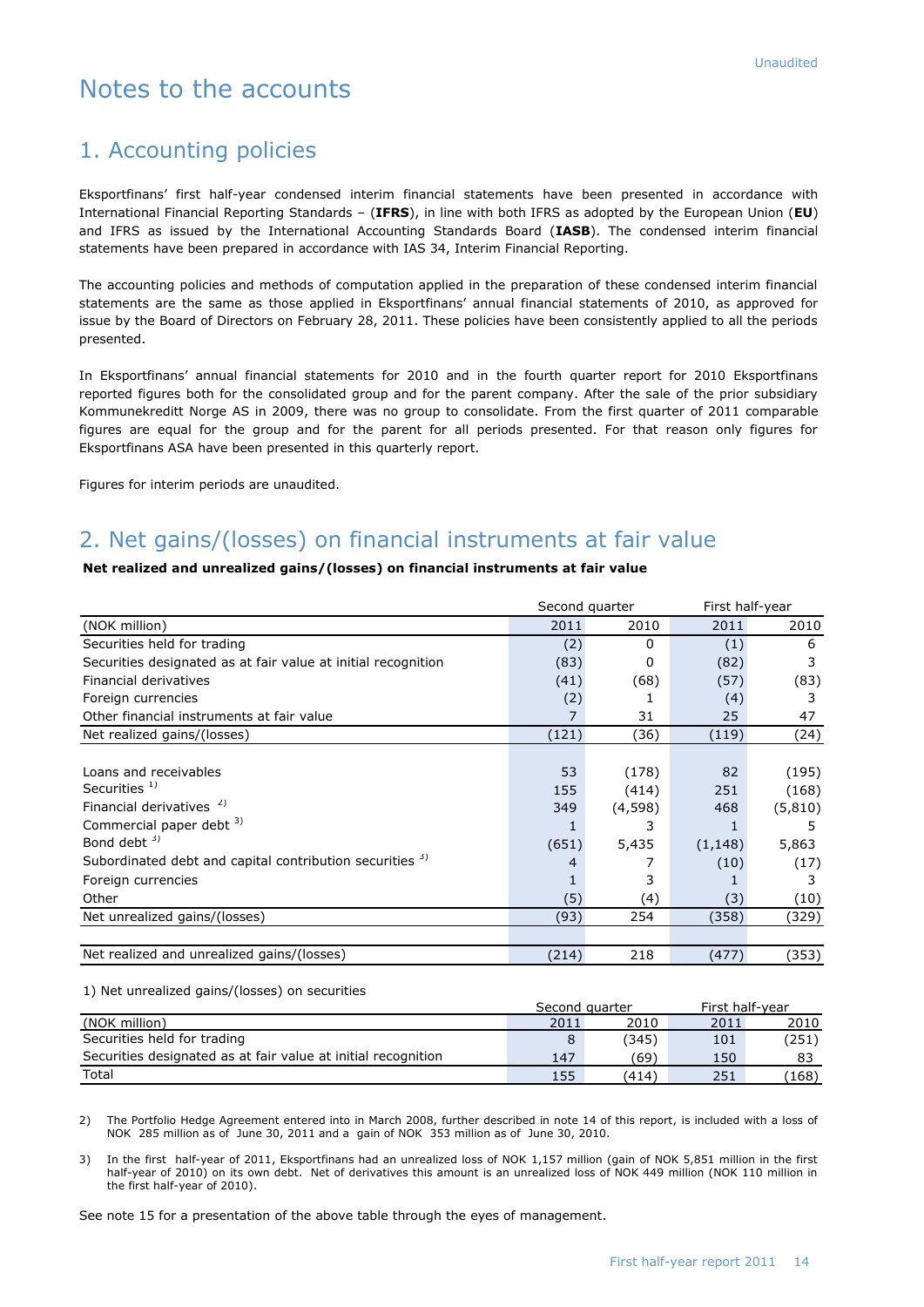## 3. Capital adequacy

Capital adequacy is calculated in accordance with the Basel II regulations in force from the Financial Supervisory Authority of Norway. The Company has adopted the standardized approach to capital requirements. For the Company, this implies that the difference in risk-weighted value between the Basel I and II regulations is mainly due to operational risk. The capital adequacy minimum requirement is 8 percent of total risk-weighted value.

#### **Risk-weighted assets and off-balance sheet items**

| (NOK million)             | 30.06.2011  |          | 31.12.2010 |          | 30.06.2010  |          |
|---------------------------|-------------|----------|------------|----------|-------------|----------|
|                           |             | Risk-    |            | Risk-    |             | Risk-    |
|                           | <b>Book</b> | weighted | Book       | weighted | <b>Book</b> | weighted |
|                           | value       | value    | value      | value    | value       | value    |
| Total assets              | 205,550     | 26,185   | 215,549    | 29,050   | 245,105     | 37,983   |
| Off-balance sheet items   |             | 370      |            | 358      |             | 552      |
| Operational risk          |             | 2,577    |            | 2,577    |             | 2,689    |
| Total currency risk       |             | 69       |            | 0        |             | 134      |
| Total risk-weighted value |             | 29,201   |            | 31,985   |             | 41,358   |

#### **The Company's eligible regulatory capital**

| (NOK million                           |            |        |            |          |            |         |
|----------------------------------------|------------|--------|------------|----------|------------|---------|
| and in percent of risk-weighted value) | 30.06.2011 |        | 31.12.2010 |          | 30.06.2010 |         |
| Core capital $1$                       | 3,971      | 13.6 % | 4,077      | 12.7%    | 3,889      | $9.4\%$ |
| Additional capital <sup>2)</sup>       | 1.051      | 3.6%   | 1,565      | 4.9 $\%$ | 1.609      | 3.9%    |
| Total regulatory capital               | 5,022      | 17.2 % | 5,642      | 17.6 %   | 5,498      | 13.3 %  |

1) Includes share capital, other equity, elements of capital contribution securities and other deductions and additions in accordance with the Norwegian capital adequacy regulations.

2) Includes subordinated debt, the elements of capital contribution securities not included in core capital and other deductions/additions in accordance with the Norwegian capital adequacy regulations.

## 4. Loans due from credit institutions

| (NOK million)                                          | 30.06.11 | 31.12.10 | 30.06.10 |
|--------------------------------------------------------|----------|----------|----------|
| Cash equivalents <sup>17</sup>                         | 4,272    | 3,932    | 15,367   |
| Other bank deposits and claims on banks                | 461      | 470      | 2,383    |
| Loan to KLP Kreditt AS (also included in note 6)       | 4,294    | 12,882   | 21,470   |
| Loans to other credit institutions,                    |          |          |          |
| nominal amount (also included in note 6) $^{2}$        | 27,161   | 26,290   | 26,052   |
| Accrued interest and adjustment to fair value on loans | (495)    | (560)    | (659)    |
| Total                                                  | 35,693   | 43,014   | 64,613   |

1)Cash equivalents are defined as bank deposits with maturity of less than 3 months.

2)The Company has acquired certain loan agreements from banks for which the selling bank provides a repayment guarantee, therefore retaining the credit risk of the loans. Under IFRS these loans are classified as loans to credit institutions. Of the loans to credit institutions these loans amounted to NOK 14,256 million at June 30, 2011, NOK 13,073 million at December 31, 2010 and NOK 12,123 million at June 30, 2010.

## 5. Loans due from customers

| (NOK million)                                          | 30.06.11 | 31.12.10 | 30.06.10 |
|--------------------------------------------------------|----------|----------|----------|
| Loans due from customers,                              |          |          |          |
| nominal amount (also included in note 6)               | 86,421   | 84,240   | 79,232   |
| Accrued interest and adjustment to fair value on loans | 832      | 855      | 869      |
| Total                                                  | 87,253   | 85,095   | 80,101   |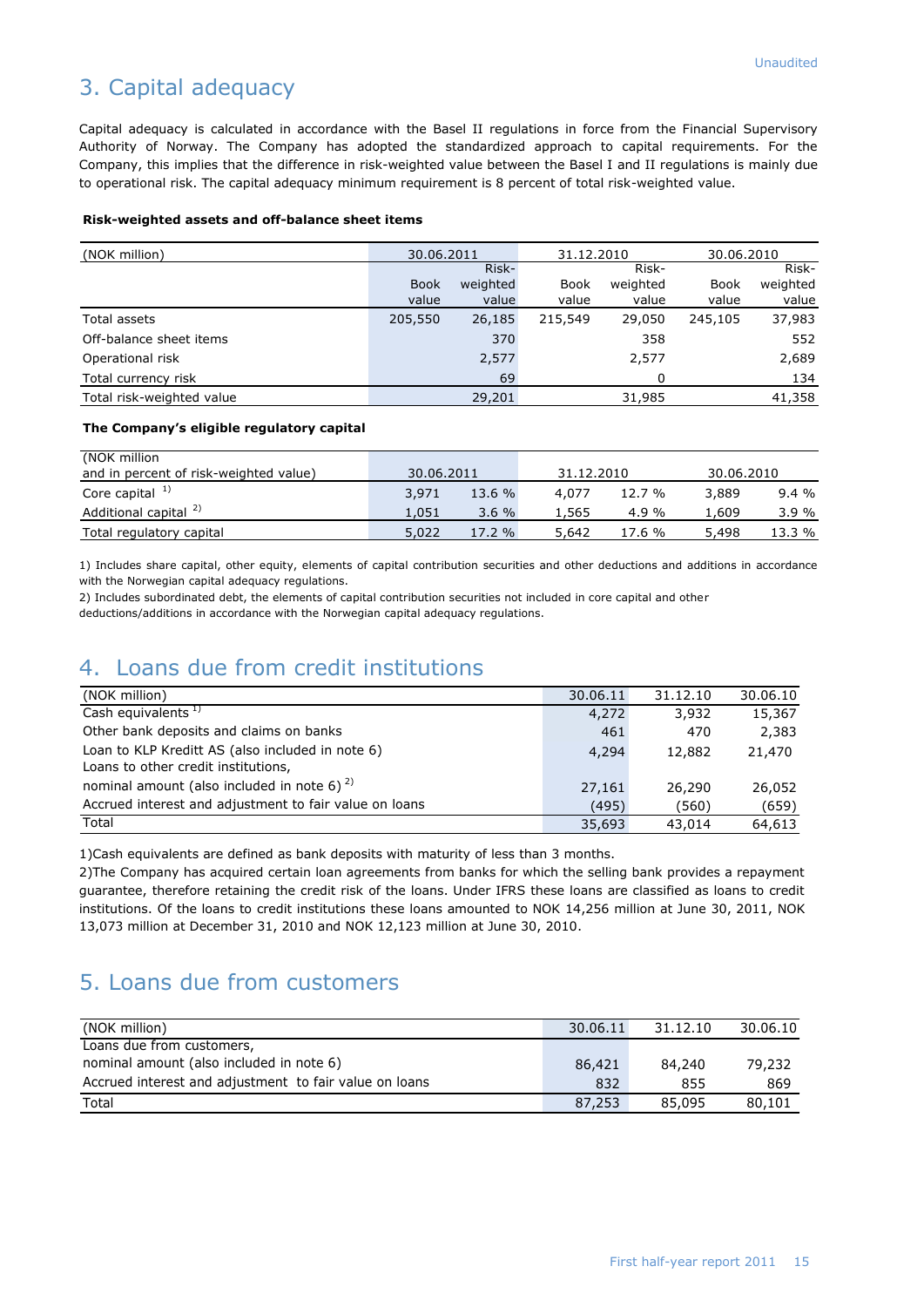## 6. Total loans due from credit institutions and customers

Nominal amounts related to loans due from credit institutions and customers, respectively, from the two previous tables are included in the following analysis.

| (NOK million)                                                            | 30.06.11                   | 31.12.10                   | 30.06.10                   |
|--------------------------------------------------------------------------|----------------------------|----------------------------|----------------------------|
| Loan to KLP Kreditt AS<br>Loans due from other credit institutions       | 4,294<br>27,161            | 12,882<br>26,290           | 21,470<br>26,052           |
| Loans due from credit institutions                                       | 31,455                     | 39,172                     | 47,522                     |
| Loans due from customers                                                 | 86,421                     | 84,240                     | 79,232                     |
| Total nominal amount                                                     | 117,876                    | 123,412                    | 126,754                    |
| Commercial loans<br>Government-supported loans                           | 84,285<br>33,591           | 88,095<br>35,317           | 87,506<br>39,248           |
| Total nominal amount                                                     | 117,876                    | 123,412                    | 126,754                    |
| Capital goods<br>Ships<br>Export-related and international activities *) | 32,319<br>46,823<br>23,821 | 31,992<br>45,376<br>22,448 | 33,662<br>42,504<br>18,375 |
| Direct loans to Norwegian local government sector                        | 5,689                      | 5,719                      | 5,752                      |
| Loan to KLP Kreditt AS                                                   | 4,294                      | 12,882                     | 21,470                     |
| Municipal-related loans to other credit institutions                     | 4,878                      | 4,943                      | 4,943                      |
| Loans to employees                                                       | 52                         | 52                         | 48                         |
| Total nominal amount                                                     | 117,876                    | 123,412                    | 126,754                    |

\*) Export-related and international activities consist of loans to the following categories of borrowers:

| (NOK million)                | 30.06.11 | 31.12.10 | 30.06.10 |
|------------------------------|----------|----------|----------|
| Banking and finance          | 7,501    | 7,264    | 7,654    |
| Real estate management       | 5,974    | 5,776    | 5,258    |
| Consumer goods               | 4,683    | 4,757    | 4,262    |
| Oil and gas                  | 2,632    | 2,935    | 27       |
| Aviation and shipping        | 1,472    | 264      | 42       |
| Renewable energy             | 1,100    | 1,425    | 1,100    |
| Engineering and construction | 335      | 0        |          |
| Other categories             | 124      | 27       | 31       |
| Total nominal amount         | 23,821   | 22,448   | 18,375   |
|                              |          |          |          |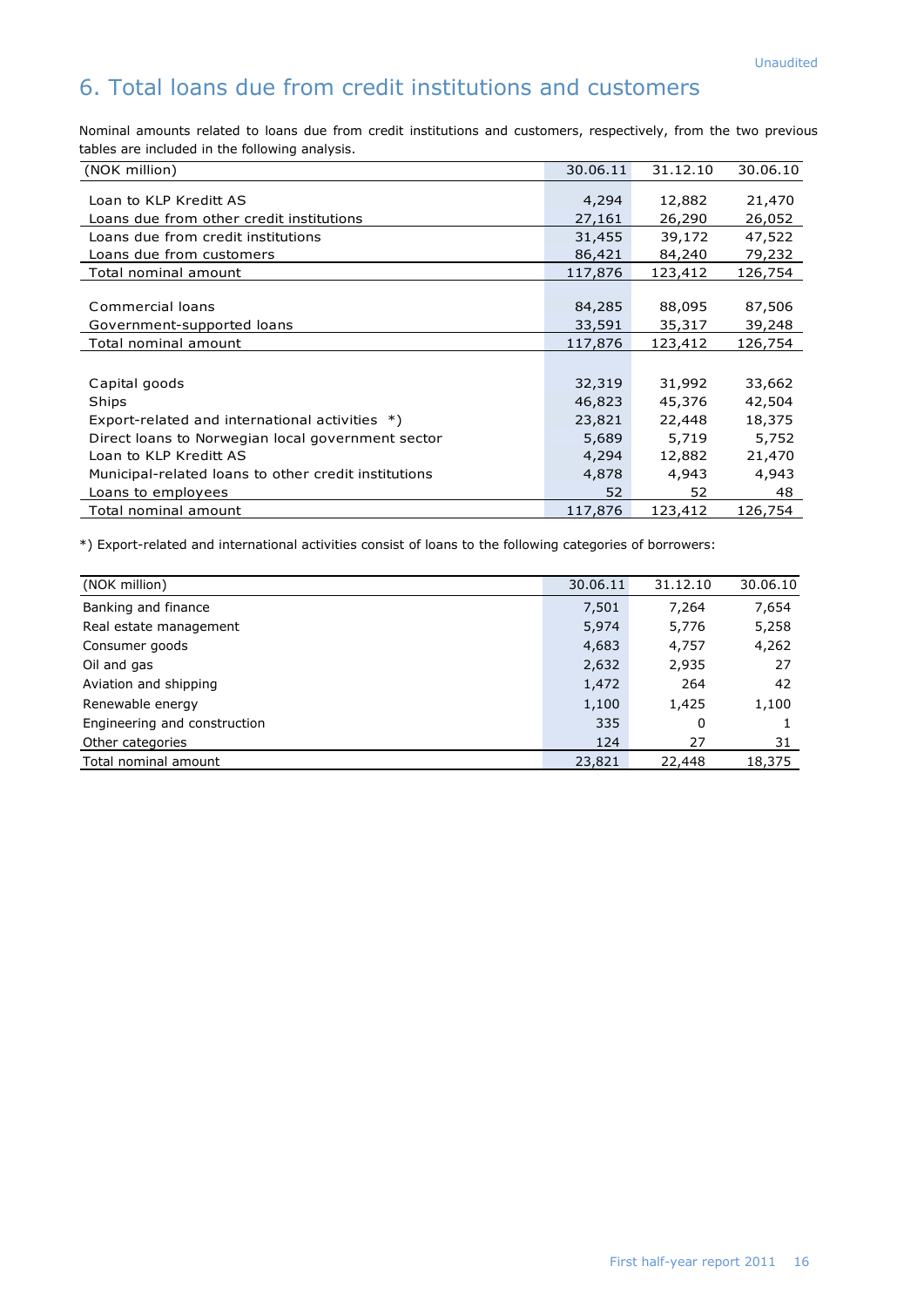# 7. Loans past due or impaired

| (NOK million)                                                 | 30.06.11 | 31.12.10 | 30.06.10 |
|---------------------------------------------------------------|----------|----------|----------|
| Interest and principal installment 1-30 days past due         | 28       | 30       | 84       |
| Not matured principal                                         |          |          |          |
| on loans with payments 1-30 days past due                     | 228      | 608      | 1,675    |
| Interest and principal installment 31-90 days past due        | 6        | 28       | $\Omega$ |
| Not matured principal                                         |          |          |          |
| on loans with payments 31-90 days past due                    | 180      | 199      | $\Omega$ |
| Interest and principal installment more than 90 days past due | 533      | 511      | 432      |
| Not matured principal                                         |          |          |          |
| on loans with payments more than 90 days past due             | 461      | 453      | 54       |
|                                                               |          |          |          |
| Total loans that are past due                                 | 1,436    | 1,829    | 2,245    |
|                                                               |          |          |          |
| Relevant collateral or guarantees received *)                 | 952      | 1,336    | 1,832    |
| Estimated impairments on loans valued at amortized cost       | $\Omega$ | 0        | 0        |

\*) A total of NOK 484 million relates to exposure towards Icelandic banks as of June 30, 2011, and are as of the balance sheet date not considered guaranteed in a satisfactory manner. These loans are measured at fair value at each balance sheet date. The change in fair value in the period is reflected in the line item 'Net gains/losses on financial instruments at fair value'. Apart from the fair value adjustments already recognized in the income statement, related to the exposure towards the Icelandic banks discussed above, the Company considers all other loans to be secured in a satisfactory manner. For these transactions, amounting to NOK 952 million, the Norwegian government, through the Guarantee Institute for Export Credit (**GIEK**), guarantees approximately 75 percent of the amounts in default. The remaining 25 percent are guaranteed by private banks, most of them operating in Norway. Where applicable, claims have already been submitted in accordance with the guarantees.

## 8. Securities

| (NOK million)                                          | 30.06.11 | 31.12.10 | 30.06.10 |
|--------------------------------------------------------|----------|----------|----------|
| Trading portfolio                                      | 50,283   | 48,990   | 49,821   |
| Other securities at fair value through profit and loss | 13,788   | 18,931   | 25,719   |
| Total                                                  | 64.071   | 67,921   | 75,540   |

## 9. Fixed assets and investment property

| (NOK million)                 | 30.06.11 | 31.12.10 | 30.06.10 |
|-------------------------------|----------|----------|----------|
| Buildings and land in own use | 125      | 126      | 127      |
| Investment property           | 70       | 70       | 70       |
| Total buildings and land      | 195      | 196      | 197      |
| Other fixed assets            | 9        |          |          |
| Total                         | 204      | 205      | 206      |

## 10. Other assets

| (NOK million)                                                | 30.06.11 | 31.12.10 | 30.06.10 |
|--------------------------------------------------------------|----------|----------|----------|
| Interim account 108-Agreement                                | 668      | 887      | 702      |
| Cash collateral provided                                     | 4,055    | 2,953    | 4,625    |
| Delayed payment, securities not delivered from our custodian | 136      |          | 48       |
| Other                                                        | 14       |          | 17       |
| Total                                                        | 4,873    | 3,847    | 5,392    |

# 11. Borrowings through the issue of securities

| (NOK million)                                         | 30.06.11 | 31.12.10 | 30.06.10  |
|-------------------------------------------------------|----------|----------|-----------|
| Commercial paper debt                                 | 5,373    | 3,303    | 16,459    |
| Bond debt                                             | 188,513  | 200,066  | 212,484   |
| Accrued interest and adjustment to fair value on debt | (16.028) | (16.967) | (19, 694) |
| Total                                                 | 177,858  | 186,402  | 209,249   |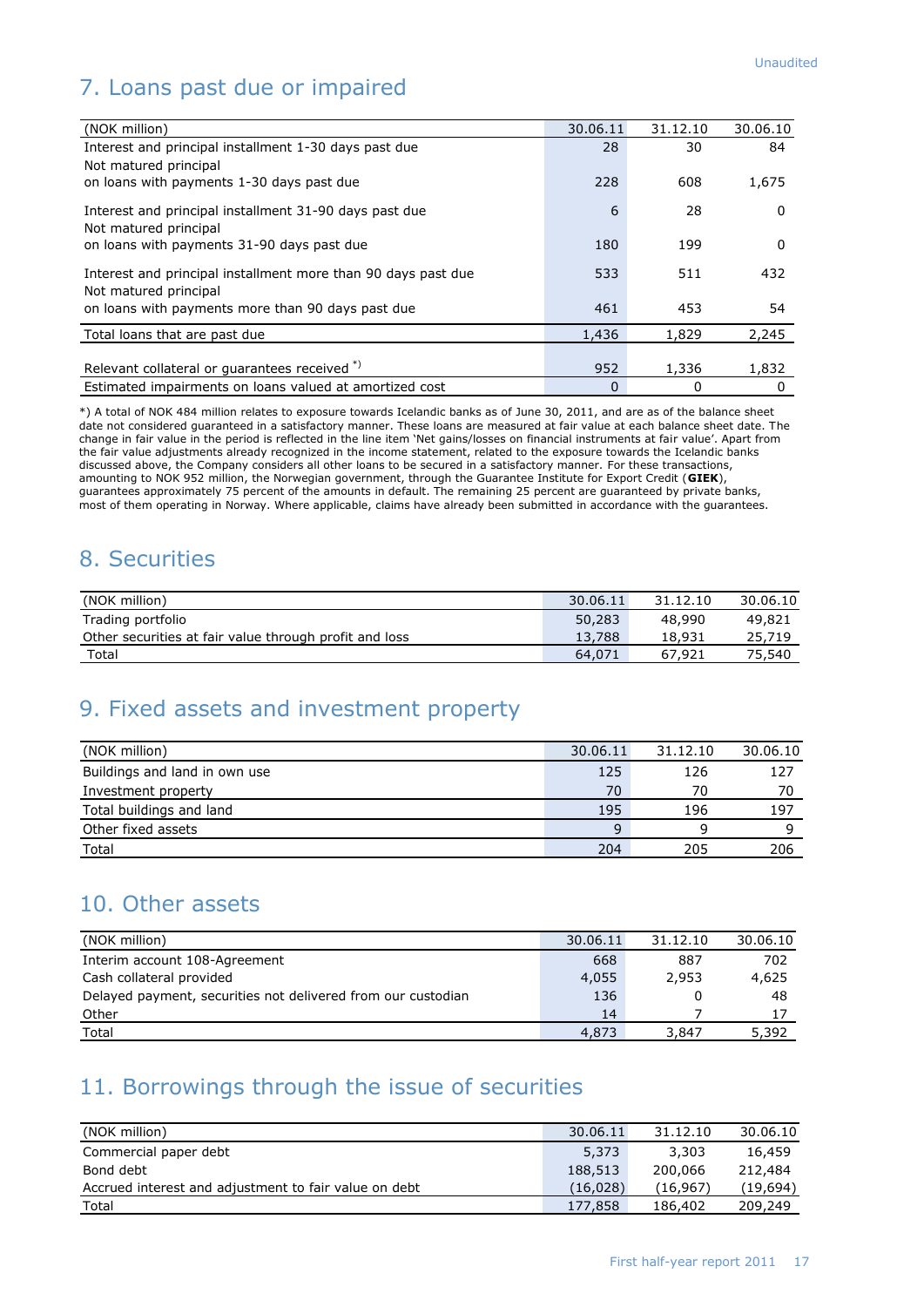## 12. Other liabilities

| (NOK million)                                              | 30.06.11 | 31.12.10 | 30.06.10 |
|------------------------------------------------------------|----------|----------|----------|
| Grants to mixed credits                                    | 317      | 333      | 329      |
| Cash collateral received                                   | 7,231    | 6,449    | 6.947    |
| Delayed payment, securities not deliveres to our custodian | 0        |          | 444      |
| Other short-term liabilities                               | 86       | 392      | 54       |
| Total                                                      | 7,634    | 1.174    | .774     |

## 13. Segment information

The Company is divided into three business areas; Export lending, Municipal lending and Securities. After the sale of Kommunekreditt Norge AS, municipal lending consists of loans to KLP Kreditt AS, in addition to loans extended directly to municipalities and municipal-related loans to savings banks that were purchased from Kommunekreditt Norge AS in connection with the sale of the subsidiary. The Company also has a treasury department, responsible for the Company's funding. Income and expenses related to treasury are divided between the three business areas. The segment information is in line with the management reporting.

|                                                        |                 | Export lending<br>Municipal lending |                 |             | <b>Securities</b> |             |
|--------------------------------------------------------|-----------------|-------------------------------------|-----------------|-------------|-------------------|-------------|
|                                                        | First half-year |                                     | First half-year |             | First half-year   |             |
| (NOK million)                                          | 2011            | 2010                                | 2011            | 2010        | 2011              | 2010        |
| Net interest income <sup>1)</sup>                      | 437             | 340                                 | 64              | 102         | 230               | 252         |
| Commissions                                            |                 |                                     |                 |             |                   |             |
| and income related to banking services $2$             | $\mathbf{1}$    | $\mathbf{1}$                        | $\Omega$        | $\mathbf 0$ | $\Omega$          | $\Omega$    |
| Commissions                                            |                 |                                     |                 |             |                   |             |
| and expenses related to banking services <sup>2)</sup> | $\Omega$        | 0                                   | $\Omega$        | 0           | $\Omega$          | $\mathbf 0$ |
| Net gains/(losses)                                     |                 |                                     |                 |             |                   |             |
| on financial instruments at fair value <sup>3)</sup>   | 9               | 3                                   | $\Omega$        | 0           | (30)              | (21)        |
| Income/expenses divided by volume 4)                   | (4)             | (2)                                 | (1)             | $\Omega$    | (2)               | (1)         |
| Net other operating income                             | 6               | $\overline{2}$                      | (1)             | 0           | (32)              | (22)        |
| <b>Total net income</b>                                | 443             | 342                                 | 63              | 102         | 198               | 230         |
| <b>Total operating expenses</b>                        | 65              | 56                                  | 11              | 14          | 26                | 27          |
|                                                        |                 |                                     |                 |             |                   |             |
| Pre-tax operating profit/(loss)                        | 378             | 286                                 | 52              | 88          | 172               | 203         |
| Taxes                                                  | 106             | 80                                  | 14              | 25          | 48                | 57          |
| Non-IFRS profit for the period excluding               |                 |                                     |                 |             |                   |             |
| unrealized gains/(losses) on financial                 |                 |                                     |                 |             |                   |             |
| instruments and excluding realized losses              |                 |                                     |                 |             |                   |             |
| hedged by the PHA                                      | 272             | 206                                 | 38              | 63          | 124               | 146         |

1) Net interest income includes interest income directly attributable to the segments based on Eksportfinans' internal pricing model. The treasury department obtains interest on Eksportfinans' equity and in addition the positive or negative result (margin) based on the difference between the internal interest income from the segments and the actual external funding cost. Net interest income in the treasury department is allocated to the reportable segments based on volume for the margin, and risk weighted volume for the interest on equity.

2) Income/(expenses) directly attributable to each segment.

3) For Export lending the figures are related to unrealized gains/(losses) on the Icelandic bank exposure. In this context, the fair value adjustments on the Icelandic bank exposure have been treated as realized, as they are not expected to be reversed towards maturity, as other unrealized gains and losses. For Securities the figures are related to realized gains/(losses) on financial instruments.

4) Income/expenses, other than interest, in the treasury department have been allocated to the business areas by volume. These are items included in net other operating income in the income statement. For 2010 and 2011, this mainly consists of realized gains on repurchase of Eksportfinans' own debt.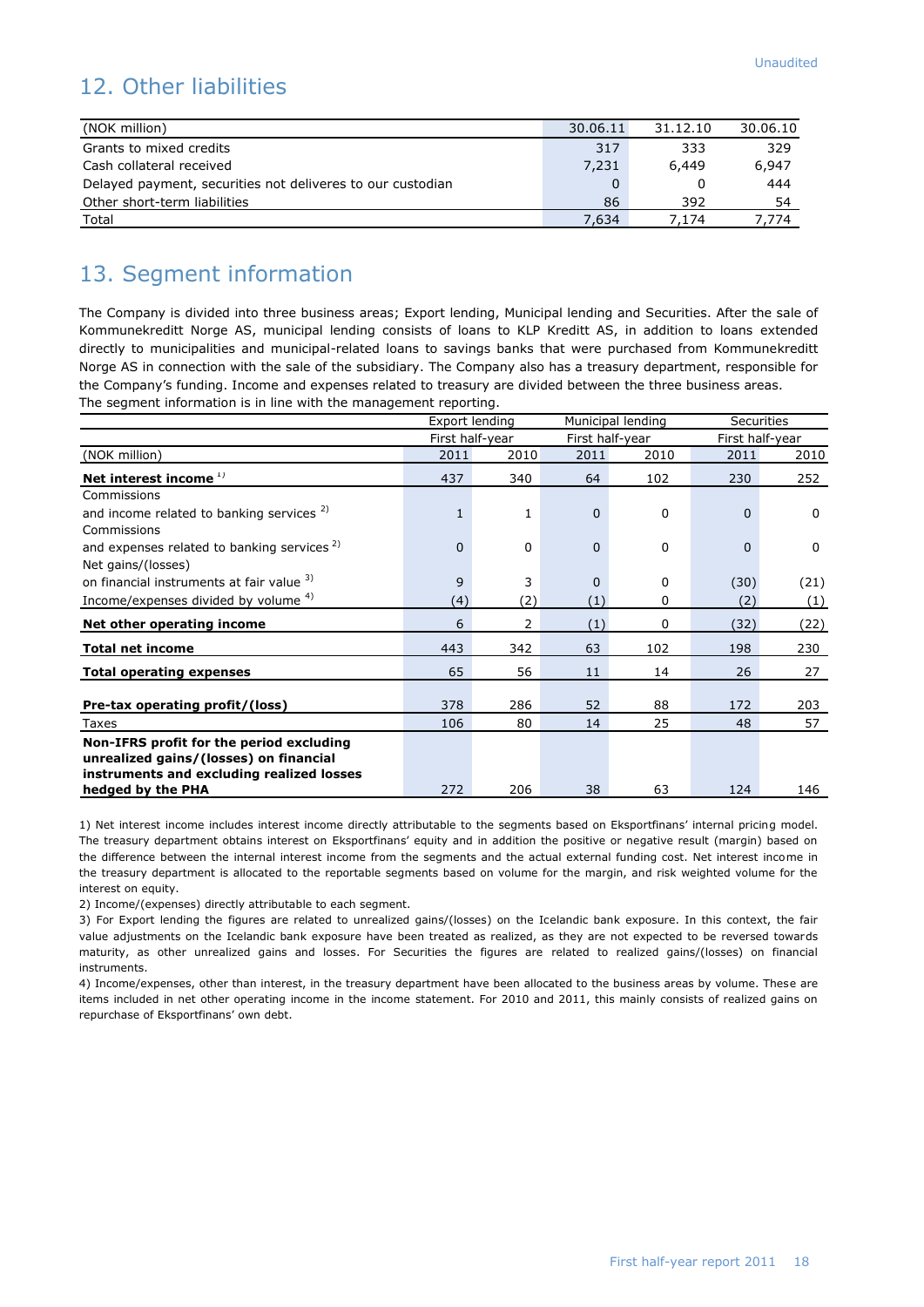#### **Reconciliation of segment profit measure to total comprehensive income**

|                                                                                                                                                                                                                                                                          |       | First half-year |
|--------------------------------------------------------------------------------------------------------------------------------------------------------------------------------------------------------------------------------------------------------------------------|-------|-----------------|
| (NOK million)                                                                                                                                                                                                                                                            | 2011  | 2010            |
| Export lending                                                                                                                                                                                                                                                           | 272   | 206             |
| Municipal lending                                                                                                                                                                                                                                                        | 38    | 63              |
| <b>Securities</b>                                                                                                                                                                                                                                                        | 124   | 146             |
| Non-IFRS profit/(loss) for the period                                                                                                                                                                                                                                    |       |                 |
| excluding unrealized gains/(losses) on financial instruments and excluding realized                                                                                                                                                                                      |       |                 |
| losses hedged by the PHA                                                                                                                                                                                                                                                 | 434   | 415             |
|                                                                                                                                                                                                                                                                          |       |                 |
| Net unrealized gains/(losses) <sup>1)</sup>                                                                                                                                                                                                                              | (358) | (329)           |
| Unrealized losses/(gains) related to the Icelandic bank exposure included above <sup>1)</sup>                                                                                                                                                                            | (9)   | (3)             |
| Realized (losses) hedged by the Portfolio Hedge Agreement                                                                                                                                                                                                                | (83)  | 0               |
| Tax effect $2$ )                                                                                                                                                                                                                                                         | 126   | 93              |
| Total comprehensive income<br>$\mathbf{a} \cdot \mathbf{b}$ , and the contract of the contract of the contract of the contract of the contract of the contract of the contract of the contract of the contract of the contract of the contract of the contract of the co | 110   | 176             |

1) Reversal of previously recognized loss (at exchange rates applicable at June 30, 2011).

2) 28 percent of the unrealized items above.

## 14. Material transactions with related parties

The Company's two largest shareholders, DnB NOR Bank ASA and Nordea Bank Norge AS, are considered to be related parties in accordance with IAS 24 Related Party Disclosures.

| (NOK millions)          | Acquired loans<br>1) | Deposits <sup>2)</sup> | Guarantees<br>issued $3)$ | Guarantees<br>received <sup>4)</sup> | Portfolio Hedge<br>Agreement <sup>5)</sup> |
|-------------------------|----------------------|------------------------|---------------------------|--------------------------------------|--------------------------------------------|
| Balance January 1, 2010 | 9,226                | 2,069                  | 1,190                     | 21,815                               | 614                                        |
| Change in the period    | 345                  | (635)                  | 20                        | 1,529                                | (112)                                      |
| Balance June 30, 2010   | 9,571                | 1,434                  | 1,210                     | 23,344                               | 502                                        |
| Balance January 1, 2011 | 10,869               | 1,277                  | 656                       | 21,480                               | 535                                        |
| Change in the period    | 1,314                | (595)                  | 226                       | (334)                                | (164)                                      |
| Balance June 30, 2011   | 12,183               | 682                    | 882                       | 21,146                               | 371                                        |

All transactions with related parties are made on market terms.

1) The Company acquires loans from banks. The loans are part of the Company's ordinary lending activity, as they are extended to the export industry. As the selling banks provide a guarantee for the loans, not substantially all the risk and rewards are transferred to the Company, thus the loans are classified as loans due from credit institutions in the balance sheet.

- 2) Deposits made by the Company.
- 3) Guarantees issued by the Company to support the Norwegian export industry.
- 4) Guarantees provided to the Company from the related parties.
- 5) Eksportfinans has entered into a derivative portfolio hedge agreement with the majority of its shareholders. The agreement, effective from March 1, 2008, will offset losses up to NOK 5 billion in the liquidity portfolio held as of February 29, 2008. The agreement will also offset any gains in the portfolio as of the same date. The payments to or from the Company related to the losses or gains, respectively, in the portfolio, will take place on the last day of February each year, with the first payment in 2011. The agreement expires with the maturities of the bonds included in the contract, with the latest maturity on December 31, 2023. Eksportfinans will pay a monthly fee of NOK 5 million to the participants to the agreement. The balances show the related parties' share of the fair value of the contract as of the balance sheet date.

In addition to the transactions reflected in the above table, Eksportfinans' three major owner banks have extended a committed credit line of USD 2 billion for repo purposes to the Company. The facility has a twelve month maturity with the possibility of extension, and was extended in the second quarter of 2011. Eksportfinans has not yet utilized this credit facility.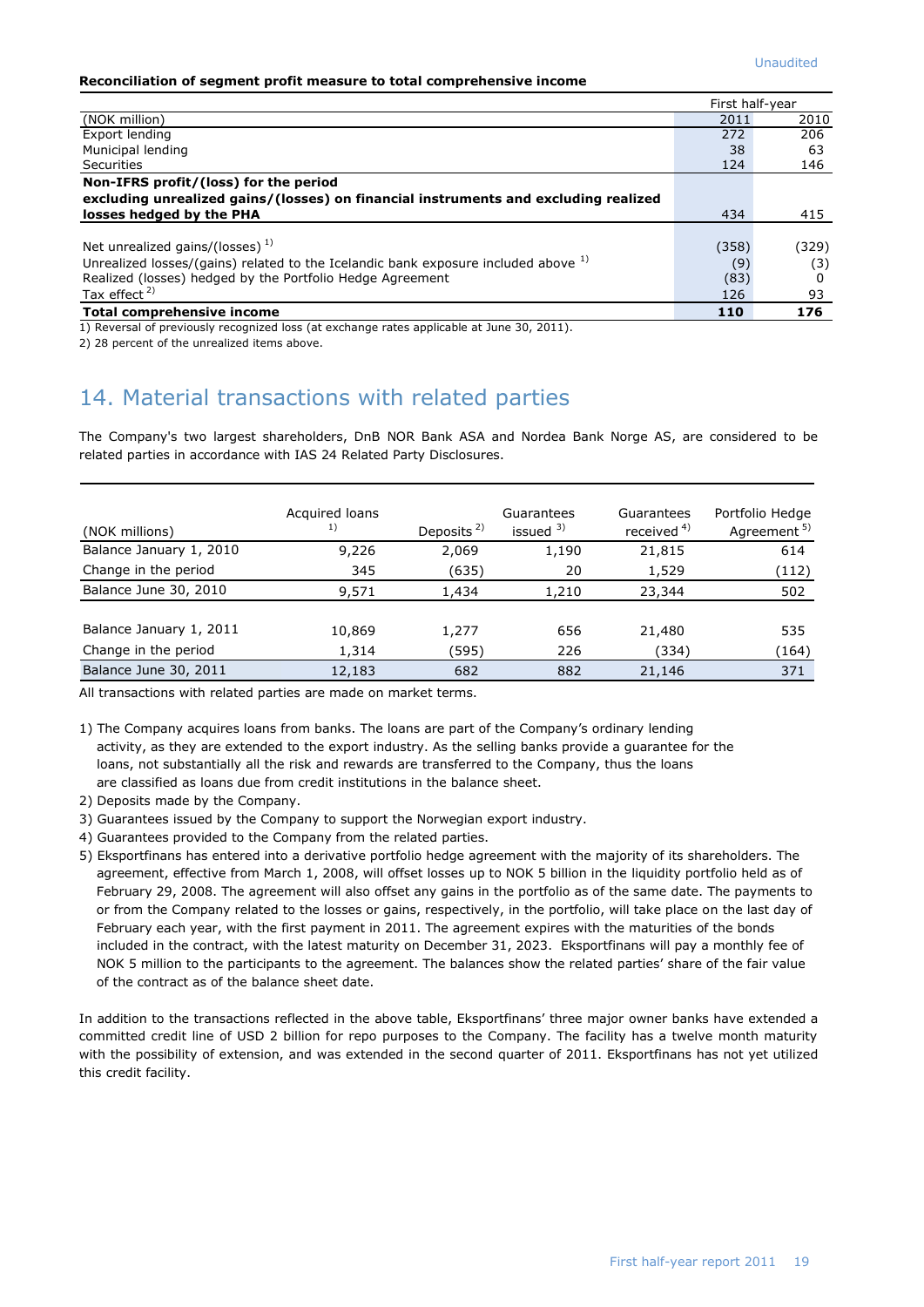## 15. Market risk - effects from economic hedging

Note 2 specifies the net realized and unrealized gains/losses on financial instruments, showing separately the gains/losses related to financial derivatives. When presented to the Company's management and Board of Directors, the figures are prepared showing the various financial instruments after netting with related economic hedges, as derivatives are used as economic hedges of the market risk of specific assets and liabilities.

The below table specifies net realized and unrealized gains/(losses) on financial instruments at fair value, netted with related economic hedges.

#### **Net realized and unrealized gains/(losses) on financial instruments at fair value**

|                                                                  | Second quarter |       | First half-year |       |
|------------------------------------------------------------------|----------------|-------|-----------------|-------|
| (NOK million)                                                    | 2011           | 2010  | 2011            | 2010  |
| <b>Securities</b>                                                | (99)           | (15)  | (113)           | (21)  |
| Foreign currencies                                               | (2)            |       | (4)             | 3     |
| Other financial instruments at fair value                        | (20)           | (22)  | (2)             | (6)   |
| Net realized gains/(losses)                                      | (121)          | (36)  | (119)           | (24)  |
|                                                                  |                |       |                 |       |
| Loans and receivables                                            | $\overline{2}$ | (217) | 97              | (282) |
| <b>Securities</b>                                                | 63             | 15    | 51              | 83    |
| Commercial paper debt $^{1/2}$                                   |                | 3     |                 | 6     |
| Bond debt <sup>1)2)</sup>                                        | (116)          | 439   | (401)           | (121) |
| Subordinated debt and capital contribution securities 1) 2)      | (23)           | 26    | (49)            | 5     |
| Foreign currencies                                               |                | 3     |                 | 3     |
| Other                                                            | (5)            | (3)   | (3)             | (7)   |
| Net unrealized gains/(losses)                                    | (77)           | 266   | (303)           | (313) |
| Financial derivatives related to the 108 agreement <sup>3)</sup> | (16)           | (12)  | (55)            | (16)  |
| Net realized and unrealized gains/(losses)                       | (214)          | 218   | (477)           | (353) |

1) Accumulated net gain on own debt is NOK 967 million as of June 30, 2011, compared to NOK 1.7 billion as of June 30, 2010 2) In the first half-year of 2011, Eksportfinans had an unrealized loss of NOK 449 million (NOK 110 million in the first half-year of 2010) on its own debt, net of derivatives.

3) Derivatives related to components of the 108 Agreement. The 108 Agreement is accounted for at amortized cost, hence these derivatives are not included in the effects related to financial instruments at fair value.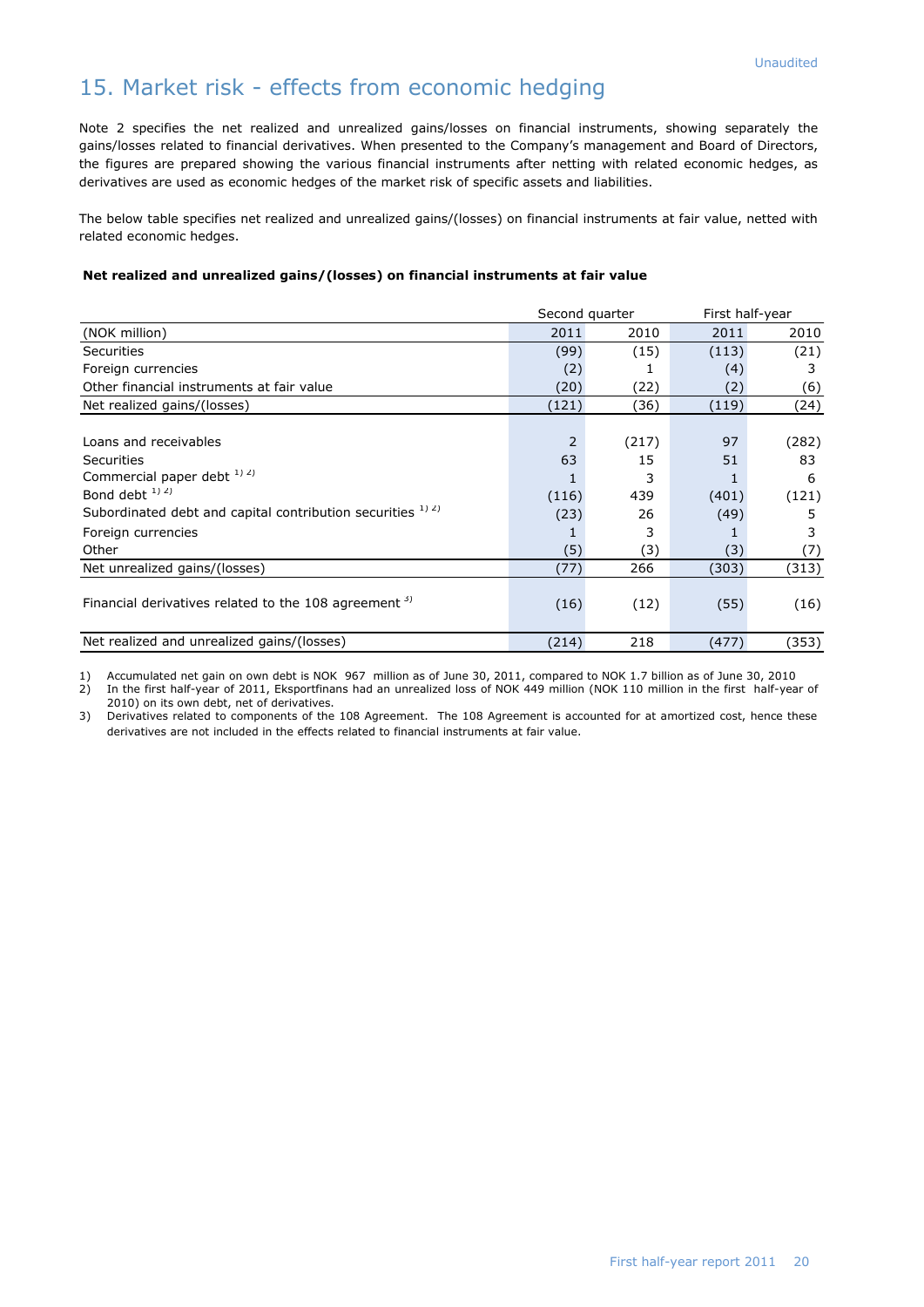## 16. Contingencies

The contingencies are:

- a) One of Eksportfinans' borrowers reclaimed paid break cost in an amount of approximately NOK 19 million in connection with voluntary prepayment of loans. Eksportfinans refuted the claim and the dispute came to trial at Oslo City Court (Oslo Tingrett) that began August 26, 2010. Pronouncement of judgment has been served on the parties. The judgment went against Eksportfinans. Eksportfinans has appealed the judgment. Trial date for the appeal has been set to March 8, 2012. Appropriate accruals have been made regarding this contingency. These accruals have been made in earlier periods.
- b) In 2009 Eksportfinans and Kommunal Landspensjonskasse gjensidige forsikringsselskap (KLP) entered into an agreement for the sale of Eksportfinans's wholly owned subsidiary Kommunekreditt Norge AS (Kommunekreditt). In the said agreement Eksportfinans made certain representations that among others include (a) KLP could rely on an agreement and a guarantee document with respect to a counter guarantee provided by a Norwegian bank to Kommunekreditt and (b) the list and characterization of borrowers as part of the due diligence process was correct in all material respect.

KLP and the Norwegian bank disagree over the bank's right to adjust the fee for the guarantee and has summoned the bank for the amount of approximately NOK 71 million. With reference to the representation related to the guarantee provided by the Norwegian bank to Kommunekreditt, KLP threatened to summon Eksportfinans if it is unsuccessful against the Norwegian bank. On October 1, 2010 KLP Banken AS, a wholly owned subsidiary of KLP has commenced a lawsuit against Eksportfinans alleging among other things that the claim against Eksportfinans should be united at trial with the case between KLP Banken AS and the Norwegian bank. The claim against Eksportfinans is based on the claim against the Norwegian bank which again is based on variable and uncertain factors and may be reduced if for instance the loan portfolio for which the guarantee was issued is partially prepaid or otherwise reduced and is therefore unspecified with respect to amount. In June this year, it became clear that the Oslo City Court (Oslo Tingrett) decided against KLP and in favor of the Norwegian Bank on this matter. Eksportfinans has not yet received a formal decision on whether KLP will follow its claim against Eksportfinans.

- c) With reference to the representations related to the list and characterization of borrowers, KLP asserts to have discovered after the closing of the sale that certain loans in the list of borrowers provided by Kommunekreditt to KLP were incorrectly characterized which, KLP claims, reduces the agreed value of Kommunekreditt significantly. KLP threatens to sue Eksportfinans if the company does not pay said amount. Eksportfinans is of the opinion that there are no grounds for the claim.
- d) Because of the bankruptcy in Lehman Brothers, certain swap contracts were settled and replaced by new swap contracts with other counterparties. At the time of the bankruptcy, Eksportfinans had swap contracts with three different legal entities in the Lehman Brothers group. Payments related to the settlement of these swaps were calculated and paid by Eksportfinans in 2008. The valuation of the settlement amount has been contested by two of the legal entities. A final settlement was reached with one of the entities last year, and the final settlement amount has been paid. Negotiations are still ongoing with the second entity. Final settlement amount is uncertain, but best estimate of the obligation has been recorded. The last entity has to date not contested the original valuation and Eksportfinans cannot with sufficient reliability calculate the size of the possible obligation.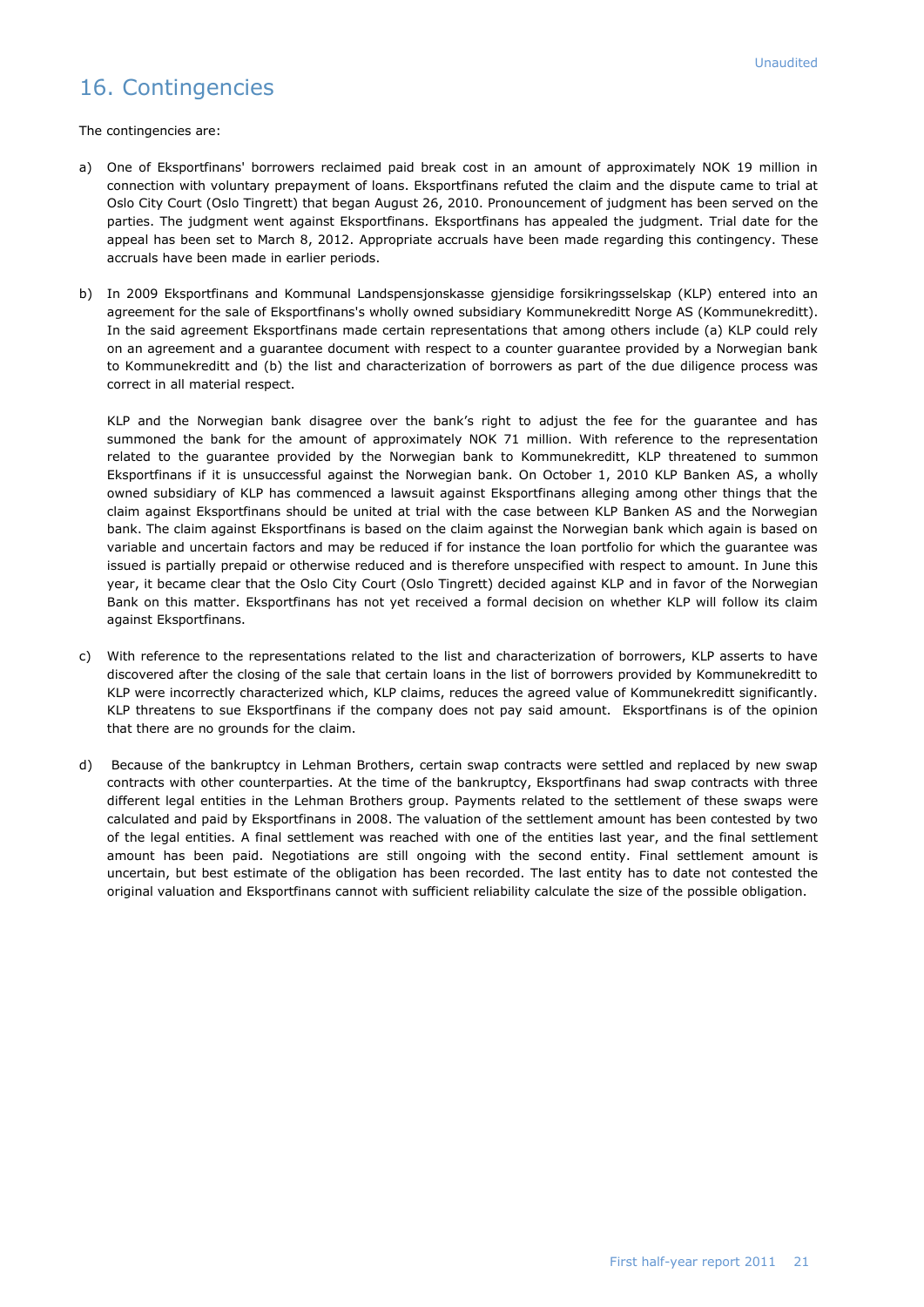To the Board of Directors of Eksportfinans ASA

#### *Introduction*

We have reviewed the accompanying condensed balance sheet of Eksportfinans ASA as of 30 June 2011 and the related condensed statement of comprehensive income, condensed statement of changes in equity and condensed cash flow statement for the six-month period then ended, and other explanatory notes. Management is responsible for the preparation and presentation of this condensed interim financial information in accordance with International Accounting Standard 34 "Interim Financial Reporting". Our responsibility is to express a conclusion on this interim financial information based on our review.

#### *Scope of Review*

We conducted our review in accordance with International Standard on Review Engagements 2410, "Review of Interim Financial Information Performed by the Independent Auditor of the Entity". A review of interim financial information consists of making inquiries, primarily of persons responsible for financial and accounting matters, and applying analytical and other review procedures. A review is substantially less in scope than an audit conducted in accordance with International Standards on Auditing and consequently does not enable us to obtain assurance that we would become aware of all significant matters that might be identified in an audit. Accordingly, we do not express an audit opinion.

#### *Conclusion*

Based on our review, nothing has come to our attention that causes us to believe that the accompanying condensed interim financial information is not prepared, in all material respects, in accordance with International Accounting Standard 34 "Interim Financial Reporting".

Oslo, August 18, 2011

#### **PricewaterhouseCoopers AS**

Rita Granlund State Authorised Public Accountant (Norway)